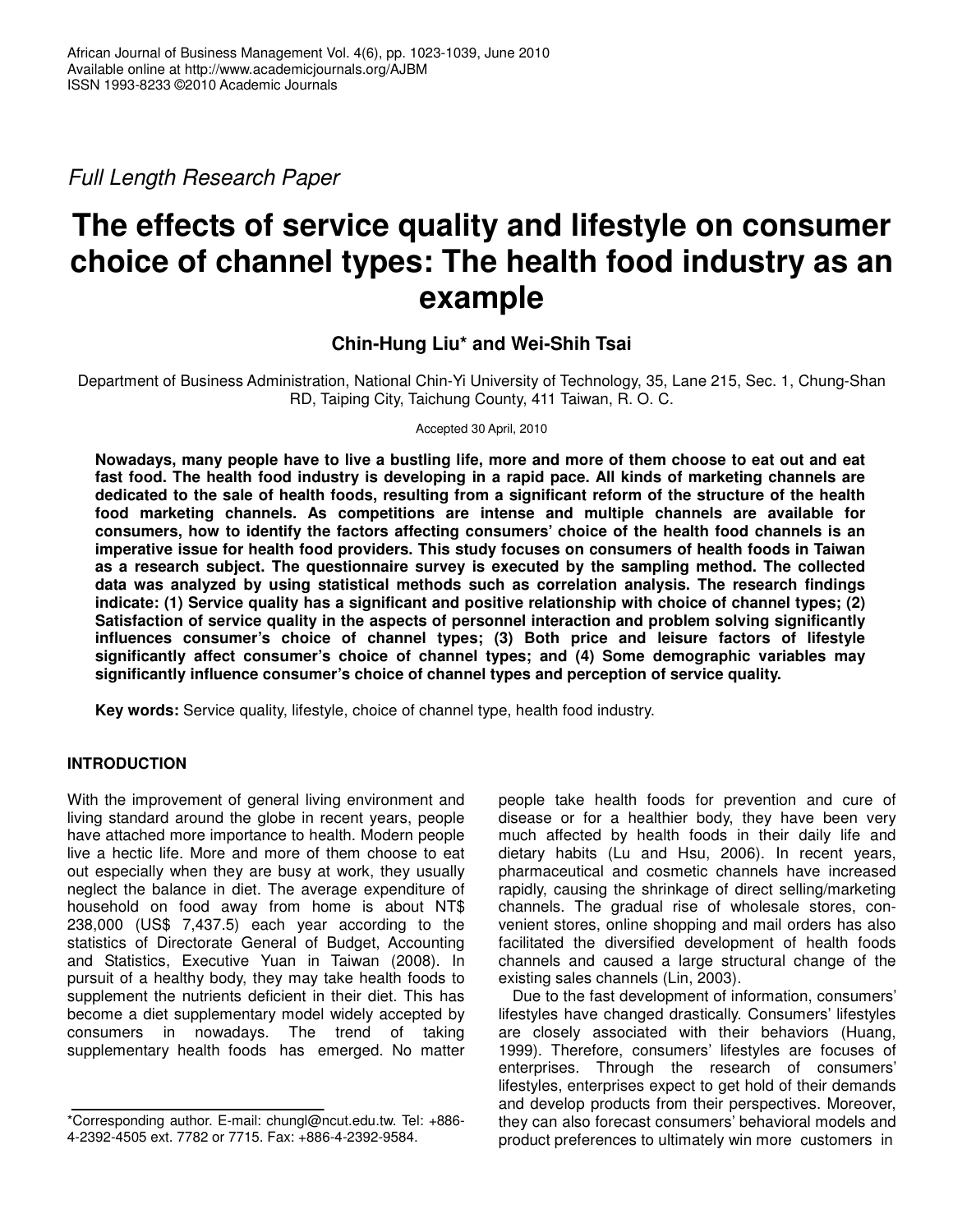their competitive markets (Hawkins et al., 1992). With the rise of consumer awareness, service quality has been extensively discussed and stressed in both the academic and commercial arenas. Because more importance has been attached to service quality, providing better service quality is now a basic element for enterprises to build a good relationship with their consumers. As enterprises seek to enhance their competitiveness by providing better service quality, how to enhance service quality to attract or retain customers has become one of the most important issues (Parasuraman et al., 1988, 1996; Chuang, 1998; Lin, 2002).

In the present, the health food industry is under rapid development, but the marketing channels of this industry are seldom studied because the health food industry is regarded as a start-up business in Taiwan. The research motivation arises from the lack of related studies and the rapid development of the potential market of the health food industry, which has to focus on the importance of service quality, lifestyles, and channels when the economic environment is in face of a drastic change of channel structure of this industry and increase of channel options for consumers.

The main objective of this research is to explore and analyze the effects of service quality and lifestyle on consumers' choice of health food sales channels. In this research, we expect to first identify key factors affecting consumers' choice of channels in the purchase of health foods and provide a basis of decision making for health food manufacturers to select a proper channel to increase their market share and profits. To sum up, this study has the following objectives: (1) Explore the relationships between both service quality and consumers' choice of channel types, and both lifestyles and consumers' choice of channel types; (2) Explore the effects of service quality and lifestyles on consumers' choice of channel types; (3) Analyze the difference among various types of consumers in their choice of channel type and perception of service quality; (4) Based on the research findings, provide a reference for health food manufacturers and suppliers to help them select a proper sales channel.

# **LITERATURE REVIEW**

# **Health foods**

Cheng (1996) defined that "health foods", in a broad sense, are "foods with a specific health-maintaining function, suitable for specific user groups, capable of regulating the biological body, but not taken for the purpose of curing diseases." According to Lu and Hsu (2006), "health foods" refer to foods containing specific components and capable of regulating the physiological functions or maintaining the well-being of human bodies. Hence, in addition to products certified as health foods by

Department of Health (DOH), "functional foods" with specific functions, "dietary and supplementary foods" that supplement nutrients, "health-supporting foods" that supply nutrients and help maintain well-being and "special nutritious foods" that satisfy specific physiological demands can all be viewed as health foods. Therefore, "health foods" can offer the natural functions of foods, including regulating human physiology, maintaining human health, and facilitating recovery of physical functions.

# **Service quality**

Parasuraman et al. (1985) conducted in-depth interviews with managerial staffs in five service industries, including retail banking, appliance repair, long-distance telephone service, securities brokerage, and credit card companies, respectively, and later developed a "Model of Service Quality Gap", commonly called "PZB Gap Model".

Parasuraman et al. (1988) later empirically verified the original ten dimensions to develop a multiple-item scale called "SERVQUAL" for measuring the five dimensions of service quality (tangibles, assurance, responsiveness, reliability, and empathy) and the 22 statements.

In the present, SERVQUAL is one of the most commonly used measures of service quality. However, many scholars have cast doubt on its applicability and validity when it is applied to the retail industry, saying that it cannot be extensively applied across a variety of service industries. Therefore, Dabholkar et al. (1996) proposed a hierarchical model (DTR) of service quality for the retail industry and defined retail service quality as composed of multiple levels and multiple dimensions. They divided retail service quality into three levels. The first level is consumer perception and judgment of the overall service quality.

The second level consists of five dimensions, including physical aspects, reliability, personal interaction, problemsolving, and policy. The third level is the sub-dimensional level, which mainly presents the multi-dimensionality of service quality, because three of the five main dimensions also contain two sub-dimensions. For instance, the physical aspects have two sub-dimensions, including convenience and appearance; Reliability includes correctness and commitment; and personal interaction involves confidence and courtesy/help. In the empirical research of this model, they integrated quail-tative and empirical research methods to analyze the collected results.

Through observation and in-depth inter-views, they recorded consumer activities in an attempt to identify key factors affecting consumer evaluation of retail service quality. Finally, based on the 17 items selected from SERVQUAL, 11 new items applicable to the retail Industry were added to develop a scale comprising 28 items, called Retail Service Quality Scale (RSQS). Yuksel et al. (2003) discussed the lodging service quality on the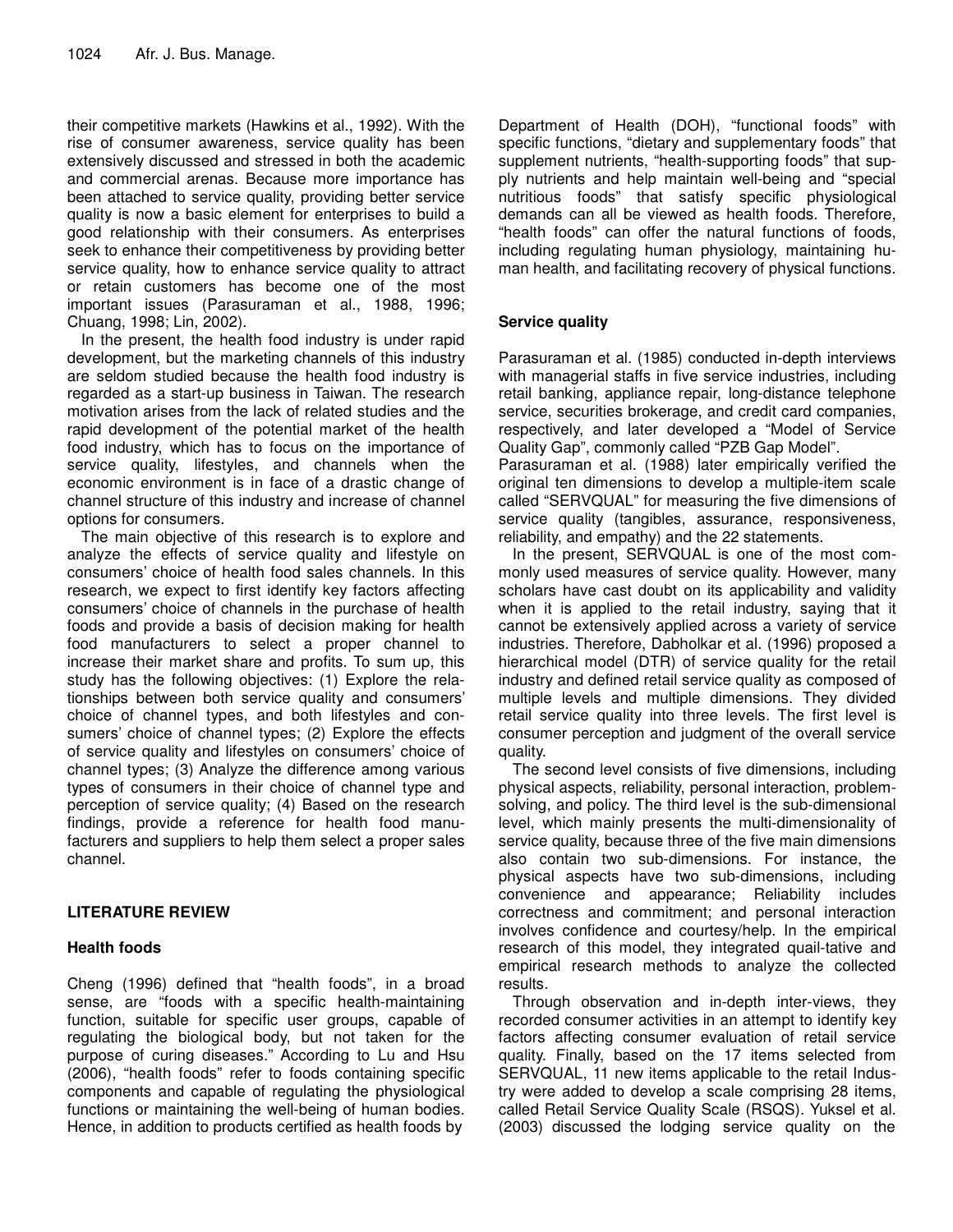island of Crete by making use of the modified SERVQUAL to provide to British authorities that the intangible service qualities are more important than the tangible from viewpoints of the customers. Yeh et al. (2007) explored that the Taiwanese semiconductor Industry implements effectively enterprise resource planning (ERP) to improve service quality by evaluating expected and perceived service quality for both upstream manufacturers and downstream customers through questionnaire survey. Hsieh et al. (2008) applied analysis network process (ANP) to study expected service quality for customers in hot spring hotels in Taiwan. Nakhai and Neves (2009) found that service quality is more difficult for the customer to assess than product quality; the measure of service quality perceptions is to compare customer expectations to real service performance; and the assessment of service quality are not found only on the results of a service but also include the delivery process assessment of the service from three decades of service quality research. Chuang (2010) thought that perceptions of service quality can be assessed and regarded as the measurement of differences between perceptions and expectations of the customers related to the specific service that the service enterprise offers.

# **Lifestyle**

Lifestyle was first defined by Lazer (1963) as "a systematic concept representing the living characteristics of a certain society or group of people, which also differ from those of other societies and groups of people." Kotler (2000, 2003) defined lifestyle as the way one lives his life, which is, in other words, how one presents himself in his interests, activities, and opinions.

In recent years, the AIO variables (Activities, Interests, and Opinions) introduced by Plummer (1974) have been frequently applied to measure lifestyle, along with an additional demographic variable. Plummer mentioned that in the measurement of lifestyle, consumer is viewed as a whole entity that cannot be presented with fragmented data, but the sub-dimensions of each dimension can be added, deleted or modified according to research objectives. In practical application, the AIO scale is the dominant method. Based on people's perceptions of regular activities, interests, and opinions on various events, Wells and Tigerts (1971) developed an AIO scale comprising 300 items, which have also become model items for the measurement of lifestyles. Through a pretest, Huang (1999) selected 132 items from the AIO scale proposed by Wells and Tigerts (1971).

He then conducted a factor analysis to extract dimensions of lifestyles and used lifestyle as a variable to describe and segment consumers. Yeh (2008) thought that lifestyle is a behavioral model in the process of individual or group socialization. It produces different behavioral ways with the diversification of time, energy,

wealth, social environment, and personality characteristic.

## **Channel**

According to American Market Association, channel is a structure jointly composed of a company's internal organizations, external agents, dealers, wholesales, and retailers. The company needs to rely on them to successfully market their products or services. Kotler (1999) argued that channel is an institution or an individual assisting in the transfer or acquisition of ownership of a certain product or service from manufacturers to consumers. In Taiwan, the marketing channels of health foods mainly include direct selling/marketing, pharmaceutical/cosmetic store, general food store (convenience store, cooperative store, supermarket, welfare center for civil servants, and wholesale store), and so on (Lin, 2003).

#### **RESEARCH FRAMEWORK AND METHODS**

#### **Research framework**

The framework of this research could be developed as described below. In the aspect of retail service quality, the retail service quality model introduced by Dabholkar et al. (1996) was adopted. In the aspect of lifestyle, through an interview with five experts in the health food industry to adopt the dimensions of lifestyles that were proposed by Plummer (1974), finally four dimensions of lifestyles were obtained, and demographic variables were added into the framework. In the aspect of channel, the classification of sales channels of health food products in Taiwan proposed by Lin (2003) was employed. The research data were expected to be analyzed using descriptive statistics analysis, reliability and validity analysis, one-sample t-test analysis, correlation analysis, factor analysis, one-way ANOVA, and chi-square test analysis. The research framework is shown in Figure 1.

#### **Hypotheses**

Bitner (1990) found that the customer satisfaction of the service contact can affect the perceived service quality, and the perceived service quality also can promote to affect repurchase intention, word of mouth, switching channels or stores, and customer loyalty in studying service contact model. Parasuraman et al. (1996) developed that consumer's perception evaluation of service quality could lead to many changes for behavior intentions and to be positive or negative effect on channels. The positive effect included "recommendation to others", "increase customer loyalty", and "repurchase intention". The negative effect included "customer complaint" and "customer turns to other channel or brand consumption". According to above theoretical basis, hypothesis 1 and 2 of this study are proposed as follows:

**H1:** Retail service quality has a positive relationship with consumers' choice of channel type.

**H2:** Retail service quality has significant effects on consumers' choice of channel type.

Hawkins, Best and Coney (1992) claimed that personal lifestyles are subjected to the effects of culture, demographic variables, the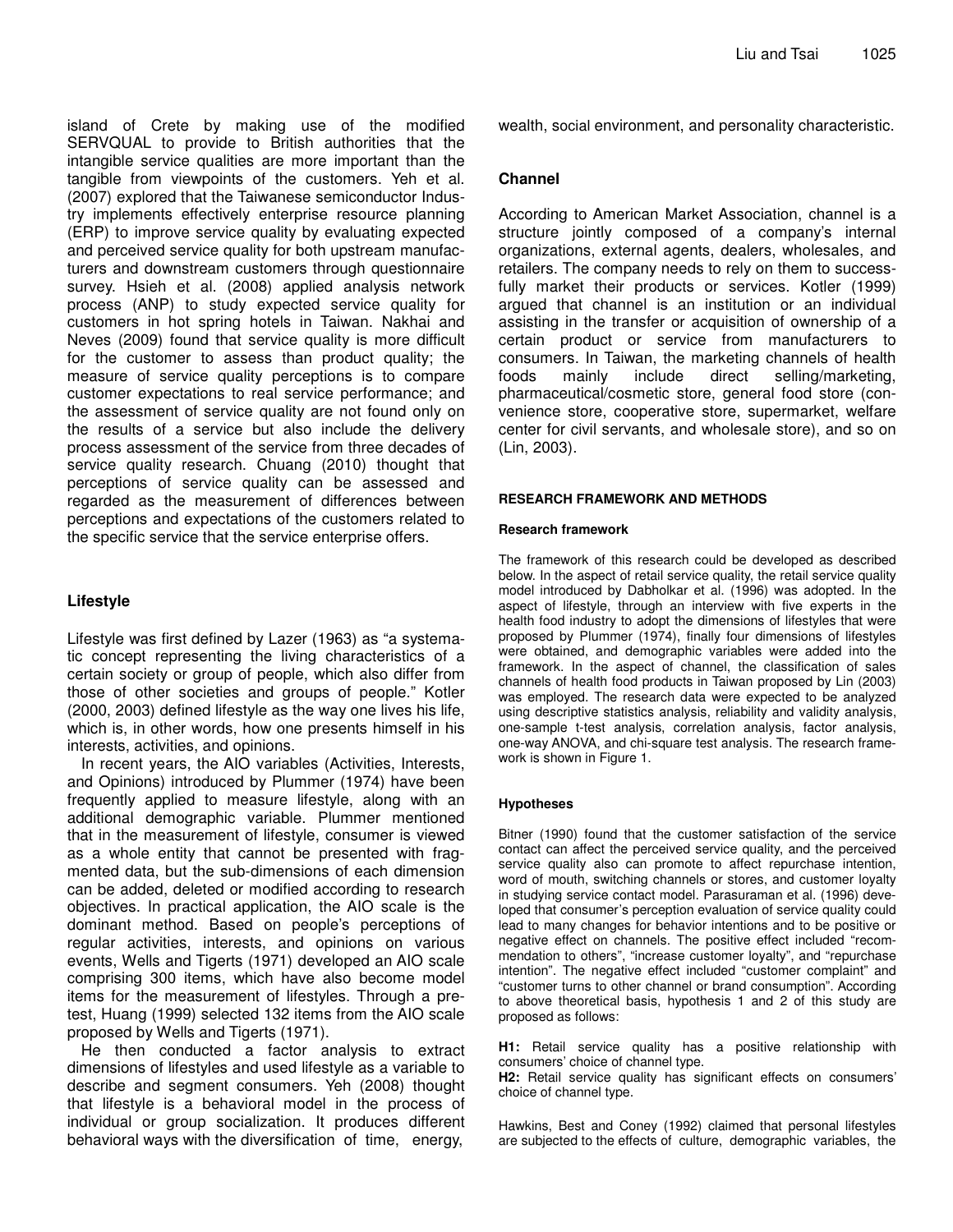

**Figure 1.** The research framework.

reference groups, family, personality, social status, value views, motives, cognition, learning and marketing activities factors and are formed through the different attitudes and needs, and affect further the decision process of consumers including the choice of channel type and purchase. Kotler (2000) pointed out that, the factor of influencing consumer's purchase behaviors are subjected to the effects of culture, society, individual and mentality factors of consumer characteristic, for individual factor including age, life cycle stage, occupation, economic situation, lifestyle, personality and selfconcept. They would affect purchase decision and the choice of the channel of the consumer. Jinkook (2002) also studied many researches to find out if the consumer would have different preferences of the choice of channel type while getting in touch with various financial merchandises and services. The consumer who has different lifestyles and demographic characteristics purchases the same merchandises with the diverse preferences of the choice of channel type. According to above theoretical basis, hypothesis 3, 4, and 5 of this study are proposed as follows:

**H3:** Consumers' lifestyle has a positive relationship with their choice of channel type.

**H4:** Consumers' lifestyle has significant effects on their choice of channel type.

**H5:** Demographic variables cause significant differences in consumers' perceptions of choice of channel type.

Chuang (1998) studied the effect of demographic variables on total satisfaction of service quality to find out, if age and education had significant effect on total satisfaction of service quality in the department store of the community style, but demographic variables had no significant effect on total satisfaction of service quality in the department store of the metropolis style. Age and monthly income had significant effect on total satisfaction of service quality in the

department store of the boutique style. The result of the research from Lin (2002) showed that there were significant difference between expected service and perceived service from some demographic variables and there were significant effects of expected service on perceived service. There were significant effects of perceived service on total customer satisfaction, and total customer satisfaction on customer loyalty. According to above theoretical basis, hypothesis 6 of this study is proposed as follows:

**H6:** Demographic variables cause significant differences in Consumers' perceptions of retail service quality.

#### **Questionnaire design and content**

The questionnaire was designed on the basis of dimensions listed in the research framework. All the items were expected to be measured on a Likert 5-point scale, ranging from 1 - 5 points, respectively denoting "very disagree", "disagree", "neutral", "agree", and "very agree".

#### *Questionnaire design*

The research focus was placed on the health food industry in Taiwan, and the research subjects were consumers in Taiwan who had purchased health foods The questionnaire was designed to explore the relationships between service quality and consumers' choice of channel type Direct Selling/Marketing has about 327 stores, Pharmaceutical/Cosmetic Store has about 14,701 stores, and General Food Store including supermarket, hypermarket, convenience store, and department store has about 10,176 stores in whole Taiwan), and lifestyle and consumers' choice of channel type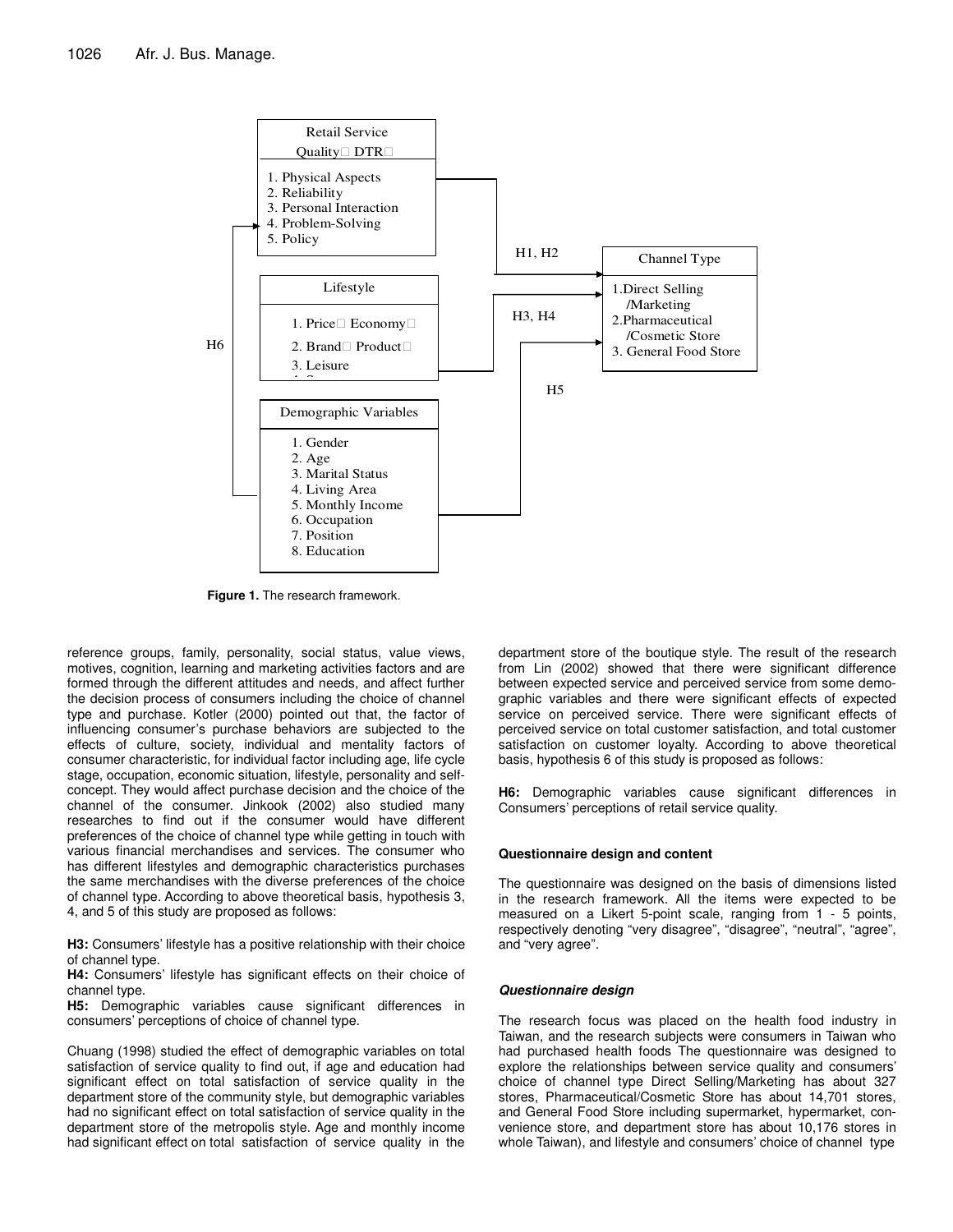and the effects of service quality and lifestyle on their choice of channel type. The collected data were later statistically processed to derive useful information.

#### *Questionnaire content*

1. Consumers' choice of channels: To understand consumers' choice of channels when purchasing health foods, one question was designed on the basis of the channel types of health foods in Taiwan proposed by Lin (2003). Four choices were available, including direct selling/marketing, pharmaceutical/cosmetic store, general food store, and others.

2. Consumers' perception of service quality: The service quality section was designed according to the Retail Service Quality Scale (RSQS) introduced by Dabholkar et al. (1996) to measure consumers' perception of service quality on Likert's five-point scale. Choices from 1 - 5 points were available, and these choices respectively denoted "very disagree", "disagree", "neutral", "agree", and "very agree".

3. Lifestyle: The lifestyle section was designed on the basis of the dimensions of lifestyle proposed by Plummer (1974). Through an interview with five experts in health foods to adopt the dimensions of lifestyle, four dimensions were obtained. According to the above four dimensions obtained, the lifestyle measurement scale of Huang (1999) and questionnaires developed by Tan et al. (1999), Wu (2000), Chang (2001), and Cheng and Liu (2001), the items of the questionnaire about lifestyle were designed to measure consumers' perception of lifestyle. 20 items were designed and expected to be measured on Likert's five-point scale. Choices from 1 - 5 points were available, and these choices respectively denoted "very disagree", "disagree", "neutral", "agree", and "very agree"

4. Consumer basic data: In this section, consumers were required to fill in their basic data, including gender, age, marital status, position, monthly income, residential area, and education.

#### *Sampling design*

The questionnaires were distributed to consumers living in Taiwan in proportion to the population in each county/city as released by the website of Directorate-General of Budget, Accounting and Statistics, Executive Yuan (the organization of Taiwan government, 2008). Statistical sampling such as convenience sampling method was adopted. A total of 601 questionnaires were distributed. These questionnaires were distributed in public areas where more people would gather, including department stores, wholesale stores, train stations, and office buildings.

#### **Data analysis methods**

SPSS 12.0 was employed as the major analysis tool. The collected data were analyzed using descriptive statistics analysis reliability and validity analysis, one-sample t-test analysis, correlation analysis factor analysis, one-way ANOVA, and chi-square test analysis.

#### **ANALYSIS AND RESULTS**

#### **Descriptive statistics analysis**

A total of 601 questionnaires were distributed to consumers living in Taiwan who had purchased health food products through different channel types. 549 usable responses were collected, resulting in an acceptable response rate of 91.35%. The descriptive statistics analysis of the sample with the first two top frequencies is shown in Table 1.

#### **Reliability and validity analysis**

The analysis result produced by SPSS 12.0 indicated that the questionnaire had a total reliability coefficient (Cronbach's  $\alpha$ ) which was 0.918, and Cronbach's  $\alpha$  was also above 0.7 across all the dimensions. According to Guieford (1965), Cronbach's  $\alpha$  in the range of 0.55 - 0.7 is acceptable, Cronbach's  $\alpha$  above 0.70 indicates high reliability, and modification of the research tool is required if the coefficient is below 0.54. It can be discovered the reliability coefficients of the questionnaire are within the acceptable range. Overall, the questionnaire results feature a certain degree of consistency and stability and will produce meaningful findings in subsequent analyses.

According to Wen-Hsien (2001), if the questionnaire items are based on theoretic foundation, empirical studies, logical inference, and expert consensus, the questionnaire can be viewed as having high validity. The questionnaire was designed on theoretic foundations. For instance, in the aspect of retail service quality, dimensions were designed according to Dabholkar et al. (1996). Through an interview with five experts in health foods to adopt the dimensions of lifestyle that were proposed by Plummer (1974), the lifestyle measurement scale of Huang (1999) and questionnaires developed by Tan et al. (1999), Wu (2000), Chang (2001), and Cheng and Liu (2001) were used to design the dimensions of lifestyle. Therefore, it could be presumed that the questionnaire items had good construct validity. The reliability test results are shown in Table 2.

#### **One-sample t-test analysis**

Through one-sample t-test analysis, it was discovered that all items of the questionnaire had a p-value (0.000) less than 0.05, indicating that retail service quality and lifestyle were shown a higher satisfaction(agreement) by consumers. The results of one-sample t-test analysis on retail service quality and lifestyle are shown in Table 3 and 4.

#### **Correlation analysis**

The correlation analysis indicated that the correlation between retail service quality and choice of channel type was +0.103, a p-value 0.016 smaller than the level of significance of  $\alpha$  = 0.05. Hence, retail service quality has a positive relationship with consumers' choice of channel type. In other words, customers' satisfaction with retail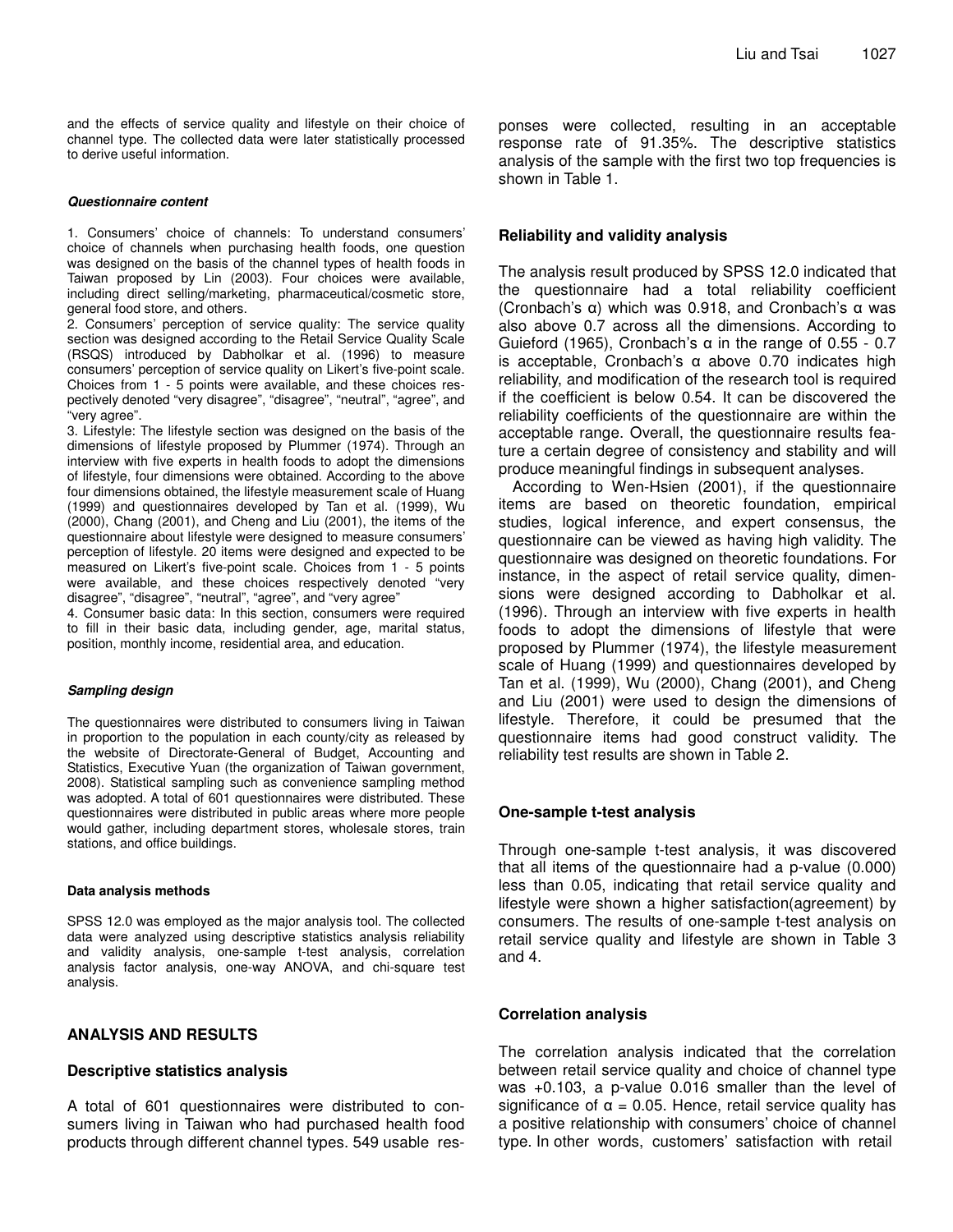| <b>Items</b>     |                                           | <b>Frequency</b> | <b>Relative frequency</b> |
|------------------|-------------------------------------------|------------------|---------------------------|
|                  | Male                                      | 225              | 0.41                      |
| Gender           | Female                                    | 324              | 0.59                      |
|                  | $21 - 30$                                 | 228              | 0.415                     |
| Age              | $31 - 40$                                 | 186              | 0.34                      |
| Marital status   | Single                                    | 294              | 0.536                     |
|                  | Married (with kid(s)                      | 207              | 0.377                     |
| Occupation       | Service industry                          | 255              | 0.464                     |
|                  | Manufacturing industry                    | 159              | 0.29                      |
| Position         | Technicians and service personnel         | 200              | 0.364                     |
|                  | Administrative personnel                  | 161              | 0.293                     |
| Monthly income   | NT\$20,001 - 30,000 (US\$ 625.03 - 937.5) | 188              | 0.342                     |
|                  | NT\$30,001 - 40,000 (US\$ 937.53 - 1,250) | 119              | 0.217                     |
| Residential area | Northern Taiwan                           | 215              | 0.392                     |
|                  | Central Taiwan                            | 186              | 0.339                     |
| Education        | College/university                        | 341              | 0.621                     |
|                  | High/vocational school                    | 128              | 0.233                     |

**Table 1.** The descriptive statistics analysis of the sample with the first two top frequencies.

| <b>Main dimensions</b> | <b>Sub-dimensions</b>                    | Cronbach's $\alpha$ | Cronbach's $\alpha$ of main<br>dimensions |
|------------------------|------------------------------------------|---------------------|-------------------------------------------|
|                        | Personal interaction and problem-solving | 0.7419              |                                           |
|                        | Reliability                              | 0.7460              |                                           |
| Retail service quality | Policy                                   | 0.7519              | 0.931                                     |
|                        | Appearance                               | 0.7651              |                                           |
|                        | Convenience                              | 0.7485              |                                           |
|                        | Price                                    | 0.7894              |                                           |
| Lifestyle              | <b>Brand</b>                             | 0.7707              | 0.836                                     |
|                        | Leisure                                  | 0.7806              |                                           |
|                        | Sport                                    | 0.7890              |                                           |
| Total Cronbach's α     |                                          |                     | 0.918                                     |

service quality results in their various choices for channel types. The analysis result is shown in Table 5.

In the correlation analysis between lifestyle and choice of channel type, it was found the correlation coefficient was -0.056, a p-value 0.196 greater than the level of significance of  $\alpha = 0.05$ . Hence, lifestyle has not significantly a positive relationship or is not correlated with choice of channel type. The correlation analysis between lifestyle and choice of channel type is shown in Table 6.

From the above results, it can be concluded that H1 (Retail service quality has a positive relationship with consumers' choice of channel type) is supported, but H3 (Consumers' lifestyle has a positive relationship with their choice of channel type) is not supported.

#### **Factor analysis**

The principal component analysis was employed to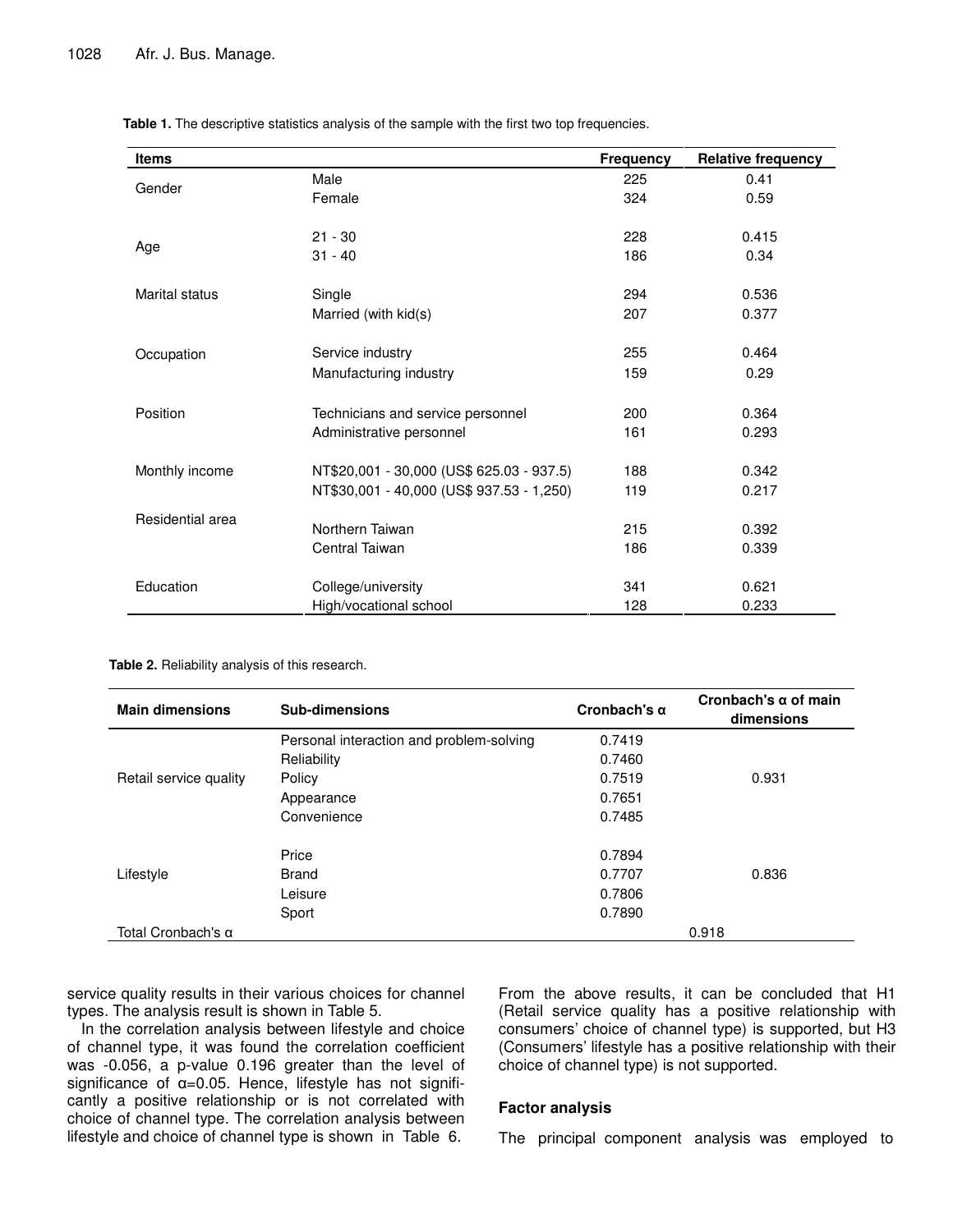**Table 3.** One-sample t-test of retail service quality.

|                                                                                                                        | µ test value=3 |                            |  |
|------------------------------------------------------------------------------------------------------------------------|----------------|----------------------------|--|
| Items of the questionnaire                                                                                             |                | p-value                    |  |
|                                                                                                                        | t-value        | (significance, upper tail) |  |
| b1. This store is equipped with modern interior facilities and décor.                                                  | 24.509         | 0.000                      |  |
| b2. The facilities and appearance of this store are attractive.                                                        | 21.669         | 0.000                      |  |
| b3. The accessories of this store (such as catalogues or ad phrases) are attractive.                                   | 23.463         | 0.000                      |  |
| b4. The design of this store allows me to easily find needed products.                                                 | 31.476         | 0.000                      |  |
| b5. The design of traffic flow in this store allows me to move around easily.                                          | 30.155         | 0.000                      |  |
| b6. The promises made by this store can be fulfilled in time.                                                          | 28.341         | 0.000                      |  |
| b7. This store can provide correct services at the first time.                                                         | 29.382         | 0.000                      |  |
| b8. This store provides products that I need.                                                                          | 35.059         | 0.000                      |  |
| b9. This store provides correct transactions and records.                                                              | 35.290         | 0.000                      |  |
| b10. All the employees in this store are able to answer my question.                                                   | 26.720         | 0.000                      |  |
| b11. I feel worriless when I shop in this store.                                                                       | 36.909         | 0.000                      |  |
| b12. The employees in this store can offer me adequate services.                                                       | 33.077         | 0.000                      |  |
| b13. The employees in this store never ignore my needs because they are busy.                                          | 20.138         | 0.000                      |  |
| b14. The employees in this store can provide me individual services or care.                                           | 14.342         | 0.000                      |  |
| b15. The employees in this store are polite to me.                                                                     | 32.907         | 0.000                      |  |
| b16. The employees in this store will answer my questions on the phone in good<br>manners.                             | 25.356         | 0.000                      |  |
| b17. This store is willing to accept return or change of sold products.                                                | 29.666         | 0.000                      |  |
| b18. This store is willing to solve all the problems I encounter.                                                      | 33.790         | 0.000                      |  |
| b19. The employees in this store can directly and instantly handle customer complaints.                                | 25.757         | 0.000                      |  |
| b20. I feel satisfied with how they address my problems.                                                               | 28.718         | 0.000                      |  |
| b21. This store has an exclusive service center or provides a toll-free service line to<br>handle customer's problems. | 13.521         | 0.000                      |  |
| b22. This store provides high-quality products.                                                                        | 24.228         | 0.000                      |  |
| b23. This store provides a convenient parking space.                                                                   | 11.501         | 0.000                      |  |
| b24. This store provides convenient shopping time.                                                                     | 26.511         | 0.000                      |  |
| b25. This store accepts credit cards.                                                                                  | 25.82          | 0.000                      |  |
| b26. This store provides online shopping service or information query service.                                         | 16.645         | 0.000                      |  |
| b27. This store accepts credit cards.                                                                                  | 25.82          | 0.000                      |  |
| b28. This store provides online shopping service or information query service.                                         | 16.645         | 0.000                      |  |

extract the main factors of retail service quality and lifestyle. Factors with an eigenvalue greater than 1 were selected. As suggested by Kaiser (1974), Varimax was used to rotate the factor matrix. Items with an absolute factor loading greater than 0.4, were extracted. The extracted factors were respectively named to construct the dimensions of retail service quality and lifestyle.

#### *Factor analysis of service quality*

The KMO (Kaiser-Meyer-Olkin) measure of sampling adequacy coefficient was 0.936, also greater than 0.8. According to Kaiser (1974), KMO value greater than 0.8 indicated that the data were appropriate for factor analysis. Also, the variable rate caused by latent factors was considerably high. The Bartlett's test derived the significance level as 0.00. Therefore, the retail service quality data were appropriate for factor analysis.

Finally, the retail service quality was divided into five factors, and the eigen values of these factors were 5.728, 2.933, 2.466, 2.370, and 2.163, respectively. All of these values were greater than 1, indicating the clustering was appropriate and meaningful, and the cumulative variance explained reached 60.232%.

Factor 1: Items b6, b12, b13, b14, b15, b16, b18, b19, b20, and b22 were included. These items described whether employees could provide individual services, solve customer problems, handle complaints instantly etc. Hence, this factor was named "personal interaction and problem-solving".

Factor 2: Items b7, b8, b9, b10, and b11 were included. These items described whether stores could provide accurate and correct transaction and records, fulfill their promises in time, and provide reliable services. Hence,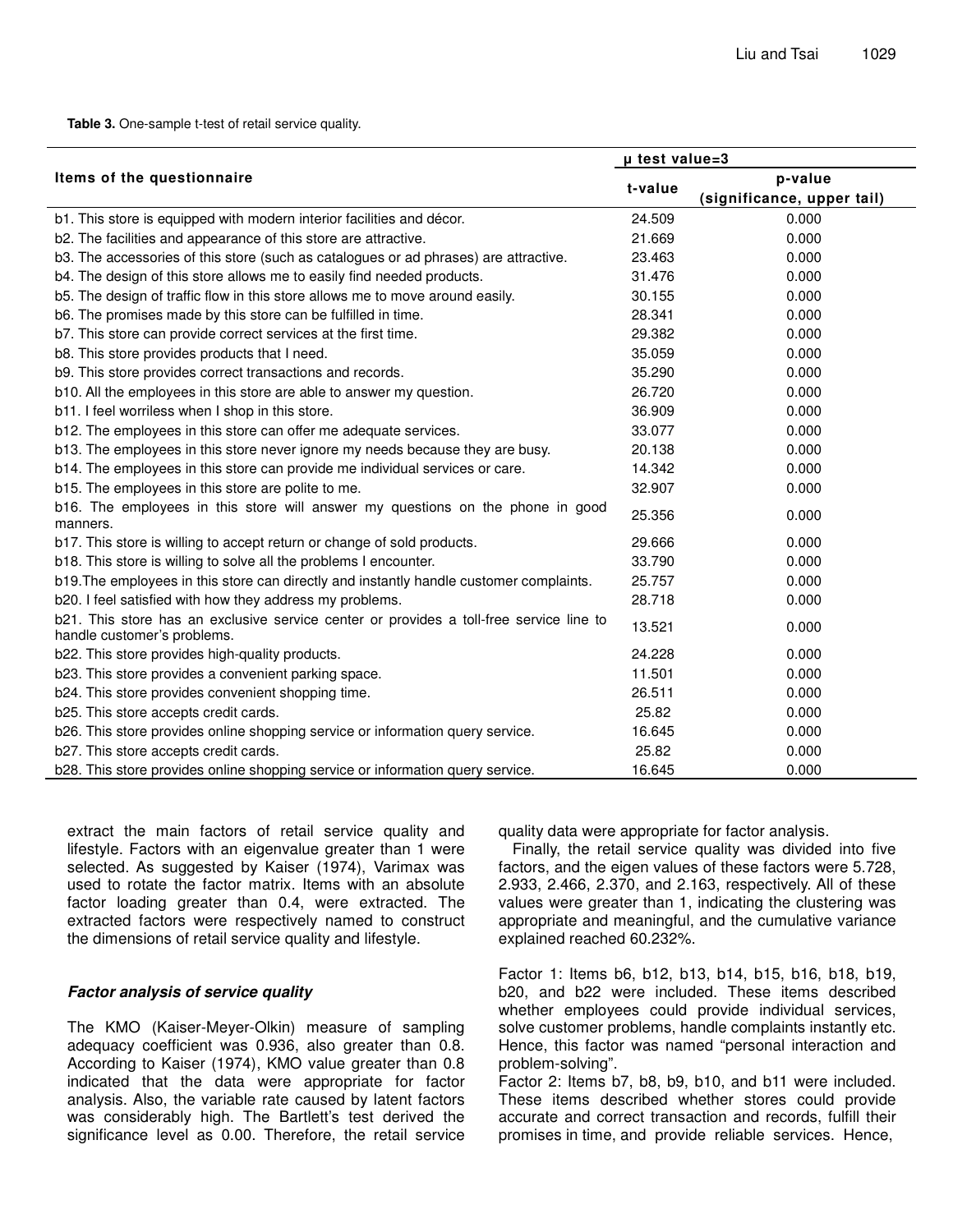**Table 4.** One-sample t-test of lifestyle.

|                                                                                                                                                 | µ test value=3 |                                       |  |
|-------------------------------------------------------------------------------------------------------------------------------------------------|----------------|---------------------------------------|--|
| Items of the questionnaire                                                                                                                      |                | p-value<br>(significance, upper tail) |  |
| c1. When purchasing health foods, I usually compare prices carefully.                                                                           | 22.532         | 0.000                                 |  |
| c2. When purchasing health foods, I usually compare products across various<br>stores to avoid being cheated.                                   | 16.453         | 0.000                                 |  |
| c3. I will make use of coupons when purchasing health foods.                                                                                    | 11.02          | 0.000                                 |  |
| c4. Even if a store is far away from me, as long as it offers cheaper or more<br>products, I will still purchase necessary items at this store. | 13.477         | 0.000                                 |  |
| c5. If promotions are offered, I will purchase more goods than I normally do.                                                                   | 11.972         | 0.000                                 |  |
| c6. I attach much important to brand and quality of health foods.                                                                               | 38.066         | 0.000                                 |  |
| c7. When purchasing health foods, I think advertised brands are more reliable.                                                                  | 19.92          | 0.000                                 |  |
| c8. Generally, I prefer imported health foods.                                                                                                  | 10.427         | 0.000                                 |  |
| c9. When purchasing health foods, I usually select products of a certain brand.                                                                 | 16.476         | 0.000                                 |  |
| c10. When purchasing health foods, brand is an important factor I consider.                                                                     | 28.517         | 0.000                                 |  |
| c11. I like to take part in leisure activities.                                                                                                 | 27.997         | 0.000                                 |  |
| c12. I will pay attention to news related to leisure and tour activities.                                                                       | 26.669         | 0.000                                 |  |
| cc13. On holidays, I like to go out or go on a trip.                                                                                            | 27.586         | 0.000                                 |  |
| c14. To enjoy my leisure time, I think it's worth to spend some money.                                                                          | 31.093         | 0.000                                 |  |
| c15. I attach much importance to my leisure life and hobbies.                                                                                   | 32.197         | 0.000                                 |  |
| c16. I think working out is good for health.                                                                                                    | 44.441         | 0.000                                 |  |
| c17. I hope that I can engage in my favorite sports on holidays.                                                                                | 34.972         | 0.000                                 |  |
| c18. I like to watch sport games on TV.                                                                                                         | 9.856          | 0.000                                 |  |
| c19. I like to work out and keep fit.                                                                                                           | 17.711         | 0.000                                 |  |
| c20. I will pay attention to sport news.                                                                                                        | 11.868         | 0.000                                 |  |

**Table 5.** Correlation analysis between retail service quality and choice of channel type.

|                        |                           | Choice of channel type | <b>Retail service quality</b> |
|------------------------|---------------------------|------------------------|-------------------------------|
|                        | Pearson correlation       | 000. ا                 | 0.103                         |
| Choice of channel type | Significance (two-tailed) |                        | $0.016*$                      |
|                        | Pearson correlation       | 0.103                  | 000. ا                        |
| Retail service quality | Significance (two-tailed) | $0.016*$               |                               |

Note: \* p< 0.05, (two-tailed test).

**Table 6.** Correlation analysis between lifestyle and choice of channel type.

|                        |                           | Choice of channel type | Lifestyle |
|------------------------|---------------------------|------------------------|-----------|
|                        | Pearson correlation       | .000                   | -0.056    |
| Choice of channel type | Significance (two-tailed) |                        | 0.196     |
| Lifestyle              | Pearson correlation       | $-0.056$               | 1.000     |

Factor 3: Items b21, b24, b25, and b26 were included. this factor was named "reliability". These items described whether stores set up an exclusive service line, accept credit cards, and provide information query services. This factor was therefore named "policy".

Factor 4: Items b1, b2, and b3 were included. These items described mainly a store's appearance, facilities, and décor. Thus, this factor was named "appearance". Factor 5: Items b4, b5, b17, and b23 were included. These items described mainly the convenience of looking for needed commodities, moving around in the store, and parking. This factor was named "convenience". The factor analysis result of the retail service quality is shown in Table 7.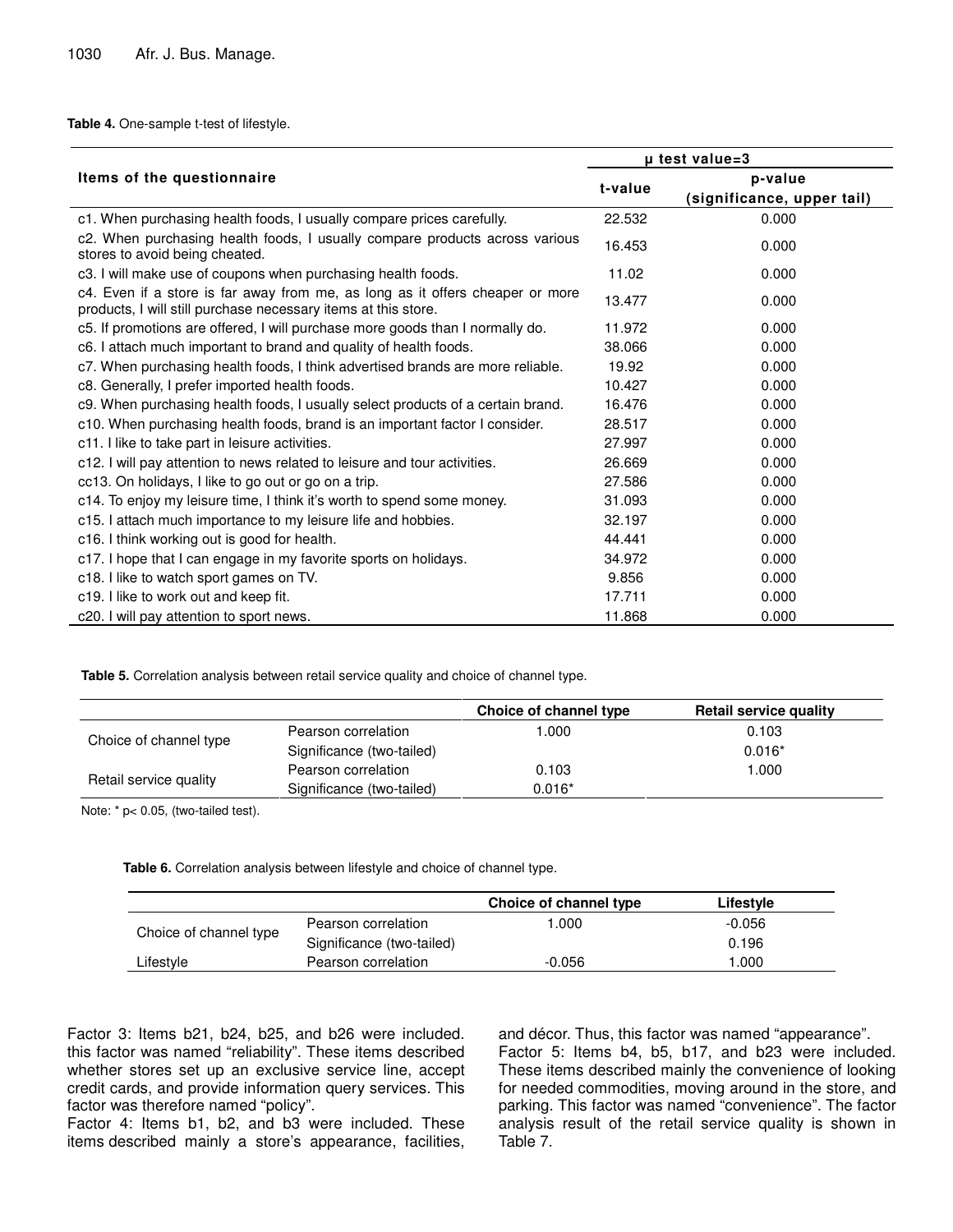**Table 7.** Factor analysis of retail service quality.

| b.6<br>0.474<br>b.12<br>0.616<br>b.13<br>0.617<br>b.14<br>0.734<br>b.15<br>0.647<br>Personal interaction and problem-solving<br>5.728<br>22.031<br>22.031<br>b.16<br>0.736<br>b.18<br>0.666<br>b.19<br>0.727<br>b.20<br>0.673<br>b.22<br>0.542<br>b.7<br>0.608<br>b.8<br>0.743<br>2.933<br>11.280<br>33.311<br>Reliability<br>b.9<br>0.571<br>b.10<br>0.586<br>b.11<br>0.503<br>b.21<br>0.561<br>b.24<br>0.551<br>2.466<br>Policy<br>9.485<br>42.797<br>b.25<br>0.766<br>b.26<br>0.749<br>b.1<br>0.777<br>2.370<br>9.115<br>51.911<br>Appearance<br>b.2<br>0.790<br>b.3<br>0.642<br>b.4<br>0.578<br>Convenience<br>b.5<br>0.537<br>2.163<br>8.320<br>60.232<br>b.17<br>0.553 | <b>Factors</b> | Item No. | <b>Factor loadings</b> | <b>Eigenvalues</b> | Variance<br>explained | Cumulative%<br>of variance<br>explained |
|------------------------------------------------------------------------------------------------------------------------------------------------------------------------------------------------------------------------------------------------------------------------------------------------------------------------------------------------------------------------------------------------------------------------------------------------------------------------------------------------------------------------------------------------------------------------------------------------------------------------------------------------------------------------------|----------------|----------|------------------------|--------------------|-----------------------|-----------------------------------------|
|                                                                                                                                                                                                                                                                                                                                                                                                                                                                                                                                                                                                                                                                              |                |          |                        |                    |                       |                                         |
|                                                                                                                                                                                                                                                                                                                                                                                                                                                                                                                                                                                                                                                                              |                |          |                        |                    |                       |                                         |
|                                                                                                                                                                                                                                                                                                                                                                                                                                                                                                                                                                                                                                                                              |                |          |                        |                    |                       |                                         |
|                                                                                                                                                                                                                                                                                                                                                                                                                                                                                                                                                                                                                                                                              |                |          |                        |                    |                       |                                         |
|                                                                                                                                                                                                                                                                                                                                                                                                                                                                                                                                                                                                                                                                              |                |          |                        |                    |                       |                                         |
|                                                                                                                                                                                                                                                                                                                                                                                                                                                                                                                                                                                                                                                                              |                |          |                        |                    |                       |                                         |
|                                                                                                                                                                                                                                                                                                                                                                                                                                                                                                                                                                                                                                                                              |                |          |                        |                    |                       |                                         |
|                                                                                                                                                                                                                                                                                                                                                                                                                                                                                                                                                                                                                                                                              |                |          |                        |                    |                       |                                         |
|                                                                                                                                                                                                                                                                                                                                                                                                                                                                                                                                                                                                                                                                              |                |          |                        |                    |                       |                                         |
|                                                                                                                                                                                                                                                                                                                                                                                                                                                                                                                                                                                                                                                                              |                |          |                        |                    |                       |                                         |
|                                                                                                                                                                                                                                                                                                                                                                                                                                                                                                                                                                                                                                                                              |                |          |                        |                    |                       |                                         |
|                                                                                                                                                                                                                                                                                                                                                                                                                                                                                                                                                                                                                                                                              |                |          |                        |                    |                       |                                         |
|                                                                                                                                                                                                                                                                                                                                                                                                                                                                                                                                                                                                                                                                              |                |          |                        |                    |                       |                                         |
|                                                                                                                                                                                                                                                                                                                                                                                                                                                                                                                                                                                                                                                                              |                |          |                        |                    |                       |                                         |
|                                                                                                                                                                                                                                                                                                                                                                                                                                                                                                                                                                                                                                                                              |                |          |                        |                    |                       |                                         |
|                                                                                                                                                                                                                                                                                                                                                                                                                                                                                                                                                                                                                                                                              |                |          |                        |                    |                       |                                         |
|                                                                                                                                                                                                                                                                                                                                                                                                                                                                                                                                                                                                                                                                              |                |          |                        |                    |                       |                                         |
|                                                                                                                                                                                                                                                                                                                                                                                                                                                                                                                                                                                                                                                                              |                |          |                        |                    |                       |                                         |
|                                                                                                                                                                                                                                                                                                                                                                                                                                                                                                                                                                                                                                                                              |                |          |                        |                    |                       |                                         |
|                                                                                                                                                                                                                                                                                                                                                                                                                                                                                                                                                                                                                                                                              |                |          |                        |                    |                       |                                         |
|                                                                                                                                                                                                                                                                                                                                                                                                                                                                                                                                                                                                                                                                              |                |          |                        |                    |                       |                                         |
|                                                                                                                                                                                                                                                                                                                                                                                                                                                                                                                                                                                                                                                                              |                |          |                        |                    |                       |                                         |
|                                                                                                                                                                                                                                                                                                                                                                                                                                                                                                                                                                                                                                                                              |                |          |                        |                    |                       |                                         |
|                                                                                                                                                                                                                                                                                                                                                                                                                                                                                                                                                                                                                                                                              |                |          |                        |                    |                       |                                         |
|                                                                                                                                                                                                                                                                                                                                                                                                                                                                                                                                                                                                                                                                              |                |          |                        |                    |                       |                                         |
|                                                                                                                                                                                                                                                                                                                                                                                                                                                                                                                                                                                                                                                                              |                | b.23     | 0.469                  |                    |                       |                                         |

#### *Factor analysis of lifestyle*

The KMO (Kaiser-Meyer-Olkin) measure of sampling adequacy coefficient was 0.833, also greater than 0.8. According to Kaiser (1974), KMO value greater than 0.8 indicated that the data were appropriate for factor analysis. Also, the variable rate caused by latent factors was considerably high. The Bartlett's test derived the significance level as 0.00. Therefore, the lifestyle data were appropriate for factor analysis.

Finally, the lifestyle was divided into four factors, and the eigenvalues of these factors were 4.010, 2.754, 2.463, and 2.148, respectively. All of these values were greater than 1, indicating the clustering was appropriate and meaningful, and the cumulative variance explained reached 56.872%.

Factor 1: Items c1, c2, c3, c4, and c5 were included.

These items described mainly whether the subject would compare prices carefully, compare products across various stores, and use coupons to purchase health food products. Therefore, this factor was named "price".

Factor 2: Items c6, c7, c8, c9, and c10 were included. These items described whether the subject would prefer buying imported products or buying products of a particular brand, and consider brand as an important factor. This factor was named "brand".

Factor 3: Items c11, c12, c13, c14, c15, c16, and c17 were included. These items described whether the subject would like to go on a trip on holidays, care about travel news, and join leisure activities. This factor was thus named "leisure".

Factor 4: Items c18, c19, and c20 were included. These items described whether the subject would enjoy watching sport games on TV, pay attention to sport news, and like to work out and keep fit. Thus, this factor was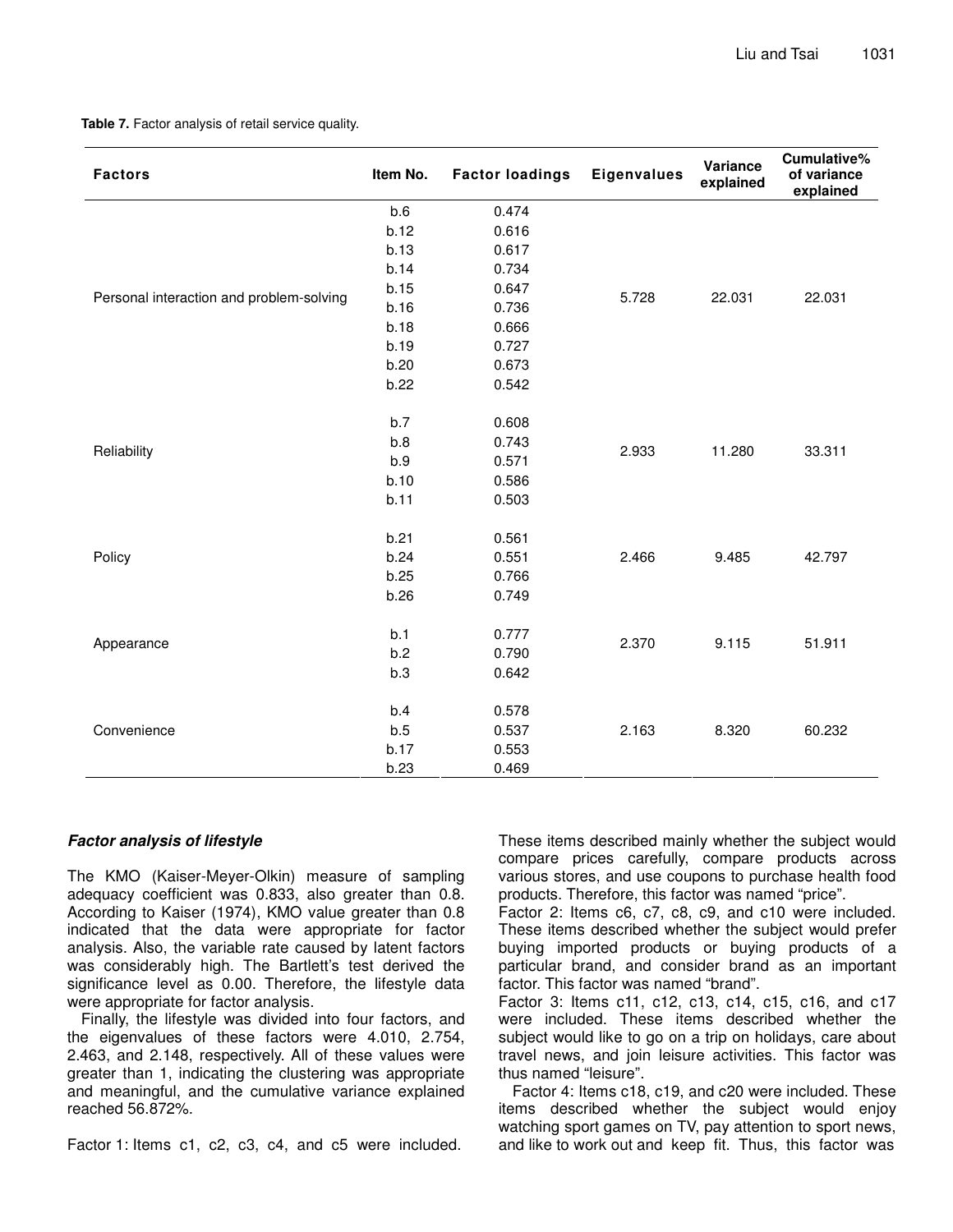| <b>Factors</b> | Item No.         | <b>Factor</b><br><b>Eigenvalues</b><br>loadings |       | Variance<br>explained | Cumulative%<br>of variance<br>explained |
|----------------|------------------|-------------------------------------------------|-------|-----------------------|-----------------------------------------|
|                | c1.              | 0.781                                           |       |                       |                                         |
|                | c2.              | 0.808                                           |       |                       |                                         |
| Price          | c3.              | 0.741                                           | 4.010 | 20.048                | 20.048                                  |
|                | c4.              | 0.661                                           |       |                       |                                         |
|                | c5.              | 0.596                                           |       |                       |                                         |
|                | c <sub>6</sub> . | 0.540                                           |       |                       |                                         |
| <b>Brand</b>   | c7.              | 0.643                                           |       |                       |                                         |
|                | c8.              | 0.712                                           | 2.754 | 13.768                | 33.816                                  |
|                | c9.              | 0.706                                           |       |                       |                                         |
|                | c10.             | 0.713                                           |       |                       |                                         |
|                | c11.             | 0.767                                           |       |                       |                                         |
|                | c12.             | 0.782                                           |       |                       |                                         |
|                | c13.             | 0.801                                           |       |                       |                                         |
| Leisure        | c14.             | 0.647                                           | 2.463 | 12.315                | 46.130                                  |
|                | c15.             | 0.744                                           |       |                       |                                         |
|                | c16.             | 0.611                                           |       |                       |                                         |
|                | c17.             | 0.626                                           |       |                       |                                         |
|                | c18.             | 0.839                                           |       |                       |                                         |
| Sport          | c19.             | 0.643                                           | 2.148 | 10.742                | 56.872                                  |
|                | c20.             | 0.863                                           |       |                       |                                         |

**Table 8.** Factor analysis of lifestyle.

named "sport". The factor analysis result of the lifestyle is shown in Table 8.

## **One-way ANOVA**

In this study, one-way ANOVA was performed to analyze whether demographic variables would significantly affect perceptions of retail service quality. Tukey's multiple comparison was also employed to test the significant difference between the means of every two populations.

Before testing the effects of demographic variables on "retail service quality", homogeneity test of the variance of the population was conducted first. It was found the variances of the populations of gender, marital status, occupation, position, monthly income, and education on perceptions of retail service quality were the same for all of the populations, indicating the data were appropriate for one-way ANOVA. From the result of ANOVA, it was discovered that gender, marital status, and occupation were influential to perceptions of retail service quality. Subjects of different genders, marital statuses, and occupations would have significant different perceptions of retail service quality.

In the test of the effect of "gender" on "retail service

quality", F-value was 3.919 and p-value was 0.048, which was less than the level of significance of  $\alpha = 0.05$ . This revealed that subjects of different genders would have different perceptions of retail service quality. However, there were no more than three (3) groups of gender, so multiple comparison procedure was not conducted. In the comparison of means, the result found female subjects had a higher satisfaction than male ones. Therefore, female subjects were more satisfied with retail service quality than male ones.

In the test of the effect of "marital status" on "retail service quality", F-value was 8.693, and p-value was 0.000, which was less than the level of significance of  $\alpha =$ 0.05. In other words, subjects of different marital statuses would have different perceptions of retail service quality. In a further multiple comparison procedure among subjects with different marital statuses, the result found that married subjects (with no kid) showed significantly higher satisfaction with retail service quality than married ones (with kid(s)), and married subjects (with no kid) also showed significantly higher satisfaction with retail service quality than unmarried ones.

In the test of the effect of "occupation" on "retail service quality", F-value was 3.114, and p-value was 0.005, which was less than the level of significance of  $\alpha = 0.01$ .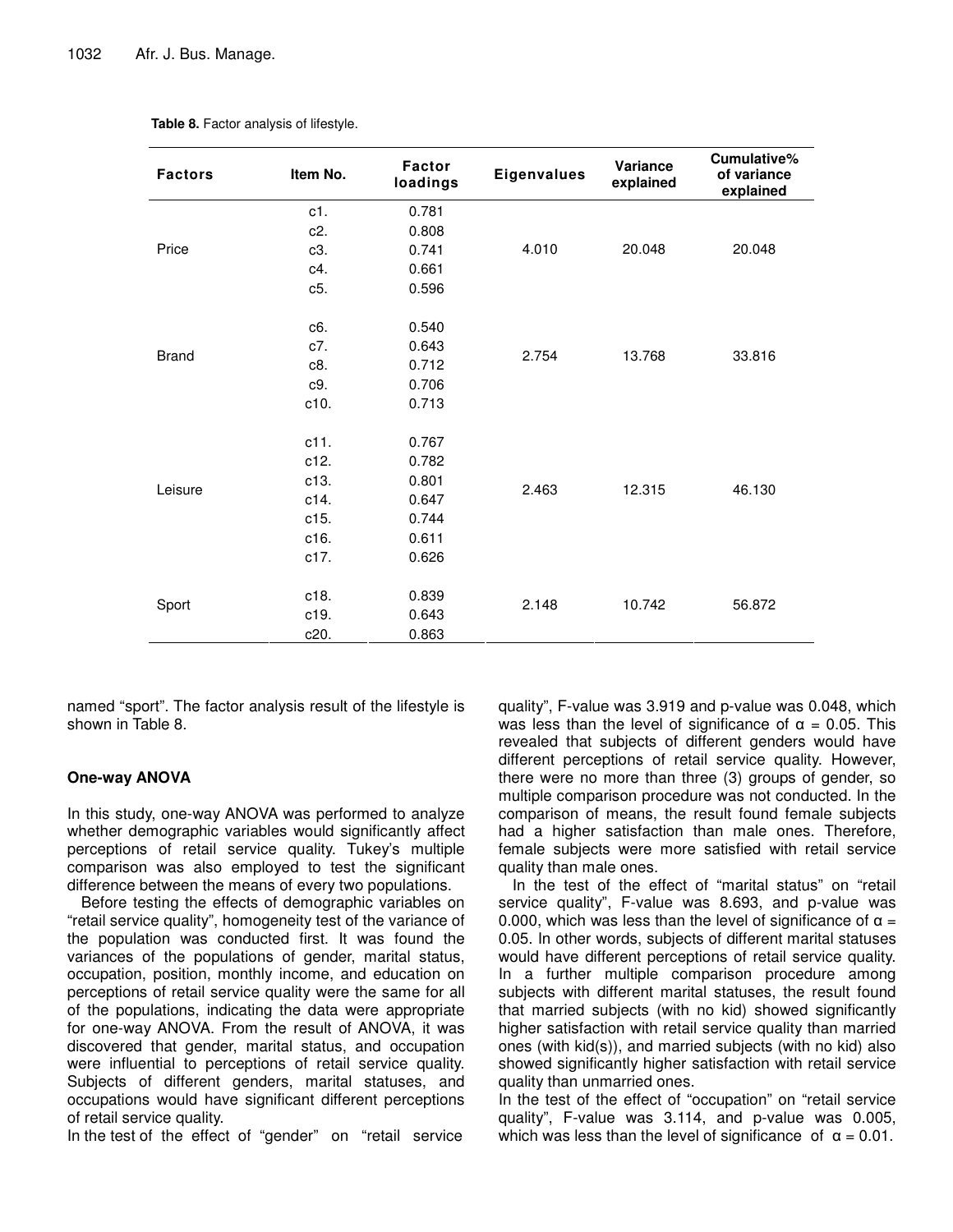| demographic<br>variables | <b>Homogeneity test</b> | <b>F-test</b> | p-value<br>(significance) | Tukey (multiple comparison procedures)                                                                                                                                                     |
|--------------------------|-------------------------|---------------|---------------------------|--------------------------------------------------------------------------------------------------------------------------------------------------------------------------------------------|
| Gender                   | 0.625                   | 3.919         | $0.048*$                  | There were no more than 3 groups of gender, so<br>multiple comparison procedure was not conducted.<br>In the comparison of means, the result can be<br>obtained as follows.<br>Female>Male |
| Age                      | 0.329                   | 0.497         | 0.778                     |                                                                                                                                                                                            |
| Marital status           | 0.788                   | 8.693         | $0.000***$                | Married Subjects<br>(with no kid) $>$<br>Married<br>Subjects (with kid(s))<br>2. Married Subjects (with no kid) > Unmarried<br>Subjects                                                    |
| Occupation               | 0.542                   | 3.114         | $0.005**$                 | 1. Service Industry > Manufacturing Industry                                                                                                                                               |
| Position                 | 0.845                   | 1.531         | 0.178                     |                                                                                                                                                                                            |
| Monthly Income           | 0.763                   | 1.036         | 0.396                     |                                                                                                                                                                                            |
| Living Area              | 0.004                   | ---           | ---                       |                                                                                                                                                                                            |
| Education                | 0.718                   | 0.514         | 0.725                     |                                                                                                                                                                                            |

**Table 9.** ANOVA of demographic variables on retail service quality.

Note: \* p< 0.05, \*\*p<0.01, \*\*\*p<0.001.

This implied that subjects of different occupations would have different perceptions of retail service quality. The further multiple comparison procedure indicated that subjects working in the service industry showed significantly higher satisfaction with retail service quality than those working in the manufacturing industry. The ANOVA results are shown in Table 9. From the above results, it can be concluded that H6 (Demographic variables significantly affect one's perception of retail service quality) is partially supported.

## **Chi-square test analysis**

In this section, chi-square test was adopted to explore whether retail service quality or lifestyle has significant effects on choice of channel type and analyze whether demographic variables have significant effects on consumers' choices of channel types.

# *The effect of retail service quality on choice of channel type*

Through the chi-square test of the effect of retail service quality on choice of channel type, in the personal interaction and problem-solving dimensions (factors), the Pearson chi-square value was 77.500 and the p-value was 0.030, which was less than the level of significance of  $\alpha$  = 0.05. This revealed that consumers' satisfaction with employees' personal interaction and problem solving would affect their choice of channel type. A further contingency table analysis of the items under these two dimensions was conducted.

In the contingency table of personal interaction and

problem solving items, b6, b12, b13, b15, b18, b19, b20, and b22 showed that the ranking of the channels, in terms of the subjects' choice, was "pharmaceutical/ cosmetic store > general food store > direct selling/ marketing". This is to say that most of the consumers who attached much importance to "personal interaction and problem solving" would tend to purchase health foods at pharmaceutical/cosmetic stores because they perceived better service quality of these stores. Their second choice was general food stores, and those who chose to purchase health foods through direct selling/marketing made up the smallest proportion. This finding can be explained by the rise of consumer awareness and increased emphasis on retail service quality. Consumers hope to interact with professions and listen to their explanations before purchasing health food products. This is why a larger proportion of the subjects would choose pharmaceutical/cosmetic stores when purchasing health food products.

In item b14, the ranking of the channels was "pharmaceutical/cosmetic store > general food store = direct selling/marketing". This is mainly because in pharmaceutical/cosmetic stores there are usually more than one specialist providing individual services. In general food stores and direct selling/marketing channels, individual services are usually not available due to the absence of specialists. Both of these two channel types have the same problem. Therefore, in this item, the subjects had the same perceptions of the two channel types.

In item b16, the ranking of the channels was "pharmaceutical/cosmetic store > direct selling/marketing > general food store". This is mainly because most of the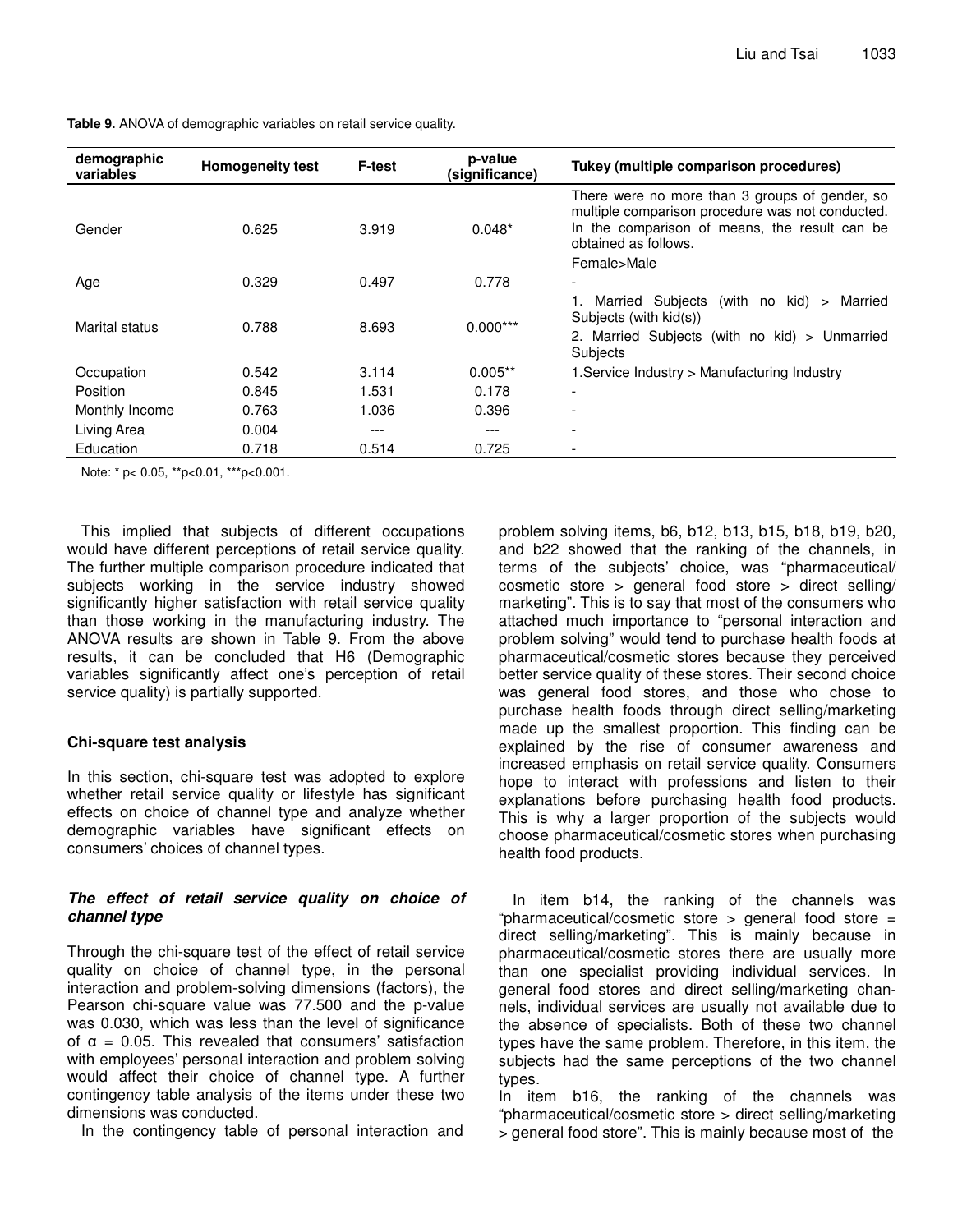| Item No. | Choice of channel type                                                         |
|----------|--------------------------------------------------------------------------------|
| b6.      | Pharmaceutical/Cosmetic Store> General Food<br>Store> Direct Selling/Marketing |
| b12.     | Pharmaceutical/Cosmetic Store> General Food<br>Store> Direct Selling/Marketing |
| b13.     | Pharmaceutical/Cosmetic Store> General Food<br>Store> Direct Selling/Marketing |
| b14.     | Pharmaceutical/Cosmetic Store> General Food<br>Store=Direct Selling/Marketing  |
| b15.     | Pharmaceutical/Cosmetic Store> General Food<br>Store> Direct Selling/Marketing |
| b16.     | Pharmaceutical/Cosmetic Store>Direct<br>Selling/Marketing>General Food Store   |
| b18.     | Pharmaceutical/Cosmetic Store> General Food<br>Store> Direct Selling/Marketing |
| b19.     | Pharmaceutical/Cosmetic Store> General Food<br>Store> Direct Selling/Marketing |
| b20.     | Pharmaceutical/Cosmetic Store> General Food<br>Store> Direct Selling/Marketing |
| b22.     | Pharmaceutical/Cosmetic Store> General Food<br>Store> Direct Selling/Marketing |

**Table 10.** The contingency table of the items in the personal interaction and problem-solving dimensions versus choice of channel type.

pharmaceutical/cosmetic stores in nowadays have set up an exclusive service line and assign specialists to provide online consulting service. The direct selling/marketing channel also has a customer service line but the service persons may not necessarily be professionals. Among general food stores, wholesale stores cannot set up an exclusive service line for the health food department, because they are selling more products. Convenience stores usually do not have an exclusive service line and professionals in charge of consulting service. Therefore, the subjects would be more satisfied with direct selling/ marketing than with general food stores. The contingency table of personal interaction and problem solving items versus choice of channel type is shown in Table 10. From the above results, it can be concluded that H2 (Retail service quality has significant effects on consumers' choice of channel type) is partially supported.

# *The effect of lifestyle on choice of channel type*

In the chi-square test of the effect of lifestyle on choice ofchannel type, the result indicated that both the price and leisure dimensions had a p-value less than the level of significance of  $\alpha = 0.05$ , indicating that the price and leisure dimensions would affect consumers' choice of channel tape.

In terms of price, the Pearson chi-square value was 64.052, and the p-value was 0.005. It was less than the level of significance of  $\alpha = 0.01$ . Therefore, it can be inferred that price would affect consumers' choice of channel type. A further analysis of contingency table is

provided as follows.

In the contingency table of price versus choice of channel type, c1, c2, c3, c4, and c5 showed that the ranking of the channels, in terms of the subjects' choice, was "pharmaceutical/cosmetic store > general food store > direct selling/marketing". This means that most of the consumers who attached much importance to "price" would tend to purchase health foods at pharmaceutical/ cosmetic stores. Their second choice was general food stores, and those who chose to purchase health foods through direct selling/marketing made up the smallest proportion. This is mainly because those consumers who care more about price in their life tend to spend more time on comparing prices and looking for suitable products. In the present, pharmaceutical/cosmetic stores indeed provide relatively more diversified products and promotions (such as coupons, special offers, and combo offers). Consumers can carefully compare the price of various food products and avoid being cheated. Hence, a larger proportion of consumers would choose to purchase health foods at pharmaceutical/cosmetic stores. General food stores have been devoted to the sales of health foods for a relatively shorter time and also provide fewer product choices (most of the products are of famous brands) as well as promotional offers. With fewer product choices, consumers could hardly compare prices of different products. This is why those who would purchase health foods at general food stores made up only the second largest proportion. Besides, health foods sold via the direct selling/marketing channel are usually more expensive with fewer promotional offers available. Product choices are also limited. Consumers could hardly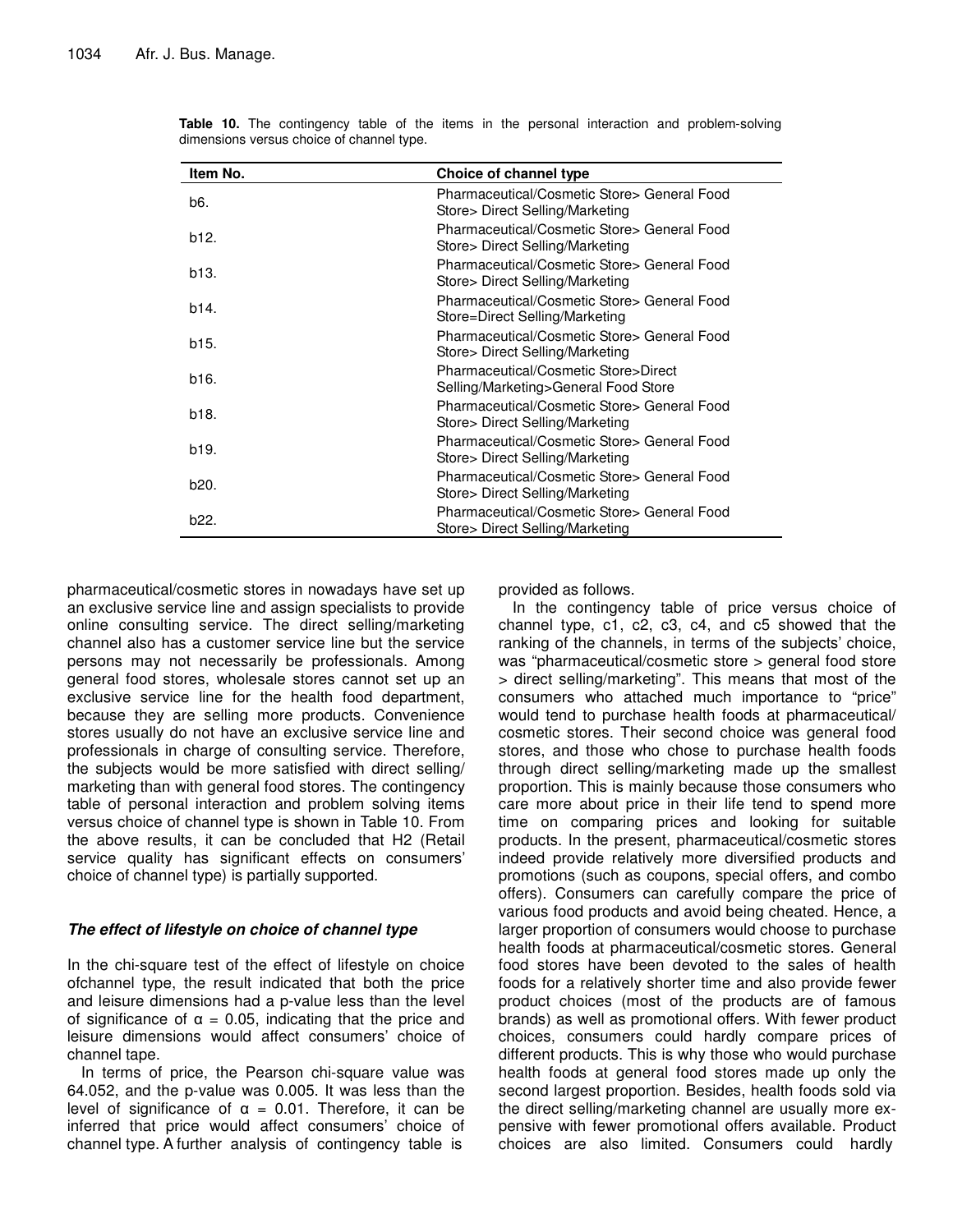| Item No. | Choice of channel type                                                      |
|----------|-----------------------------------------------------------------------------|
| c1.      | Pharmaceutical/Cosmetic Store> General Food Store> Direct Selling/Marketing |
| c2.      | Pharmaceutical/Cosmetic Store> General Food Store> Direct Selling/Marketing |
| c3.      | Pharmaceutical/Cosmetic Store> General Food Store> Direct Selling/Marketing |
| c4.      | Pharmaceutical/Cosmetic Store> General Food Store> Direct Selling/Marketing |
| C5.      | Pharmaceutical/Cosmetic Store> General Food Store> Direct Selling/Marketing |

**Table 11.** The contingency table of the items in the price dimension versus choice of channel type.

**Table 12.** The contingency table of the items in the leisure dimension versus choice of channel type.

| Item No. | Choice of channel type                                                      |
|----------|-----------------------------------------------------------------------------|
| c11.     | Pharmaceutical/Cosmetic Store> General Food Store> Direct Selling/Marketing |
| c12.     | Pharmaceutical/Cosmetic Store> General Food Store> Direct Selling/Marketing |
| c13.     | Pharmaceutical/Cosmetic Store> General Food Store> Direct Selling/Marketing |
| c14.     | Pharmaceutical/Cosmetic Store> General Food Store> Direct Selling/Marketing |
| c15.     | Pharmaceutical/Cosmetic Store> General Food Store> Direct Selling/Marketing |
| c16.     | Pharmaceutical/Cosmetic Store> General Food Store> Direct Selling/Marketing |
| c17.     | Pharmaceutical/Cosmetic Store> General Food Store> Direct Selling/Marketing |

compare prices of various products or brands. Therefore, this group of consumers was the smallest. Through the above analysis, the results conclude that consumers who care about the price factor will mostly purchase health food products at pharmaceutical/cosmetic stores. The contingency table of the items in the price dimension versus choice of channel type is shown in Table 11.

In terms of leisure, the Pearson chi-square value was 43.114, and the p-value was 0.034, which was less than the level of significance of  $\alpha = 0.05$ . Therefore, it can be inferred that the leisure dimension would affect consumers' choice of channel type. A further analysis of the contingency table is provided as follows.

In the contingency table of leisure versus choice of channel type, c11, c12, c13, c14, c15, c16, and c17 showed that the ranking of the channels, in terms of the subjects' choice, was "pharmaceutical/cosmetic store > general food store > direct selling/marketing". This means that most of the consumers who attached much importance to "leisure" would tend to purchase health foods at pharmaceutical/cosmetic stores. Their second choice was general food stores, and those who chose to purchase health foods through direct selling/marketing made up the smallest proportion. Consumers who attach more importance to recreation tend to spend more time on leisure activities and more money on leisure life. In the present, more diversified products are available in pharmaceutical/ cosmetic stores, so consumers have more choices when they visit these stores. Due to the inclusion of convenience stores, the number of general food stores is the largest, but the number of product choices available in this kind of stores is the smallest. Consumers have more choices in this kind of stores. The number of sales points

of the direct selling/marketing channel is the smallest, and the number of products provided is also limited. Therefore, consumers have fewest choices in this kind of sales channel. Thus, consumers who attach more importance to recreation, on the condition that their leisure activities and time will not be affected, will tend to purchase health foods at channels with more sales points and product choices. The above analysis indicates that in the "leisure" dimension, a higher proportion of the subjects will choose to purchase health foods at pharmaceutical/cosmetic stores. The contingency table of items in the leisure dimension and choice of channel type is shown in Table 12. Through the above analysis result, we can conclude that H4 (Consumers' lifestyle has significant effects on their choice of channel type) is partially supported.

# *The effect of demographic variables on choice of channel type*

In the chi-square test of the effect of demographic variables on choice of channel type, the result indicated that age and occupation had a p-value less than the level of significance of  $\alpha = 0.05$ , indicating that age and occupation would affect consumers' choice of channel tape.

In terms of age, the Pearson chi-square value was 18.475, and the p-value was 0.047, which was less than the level of significance of  $\alpha = 0.05$ . Therefore, it can be inferred that consumers' age would affect their choice of channel type. A further analysis of the contingency table is presented as follows: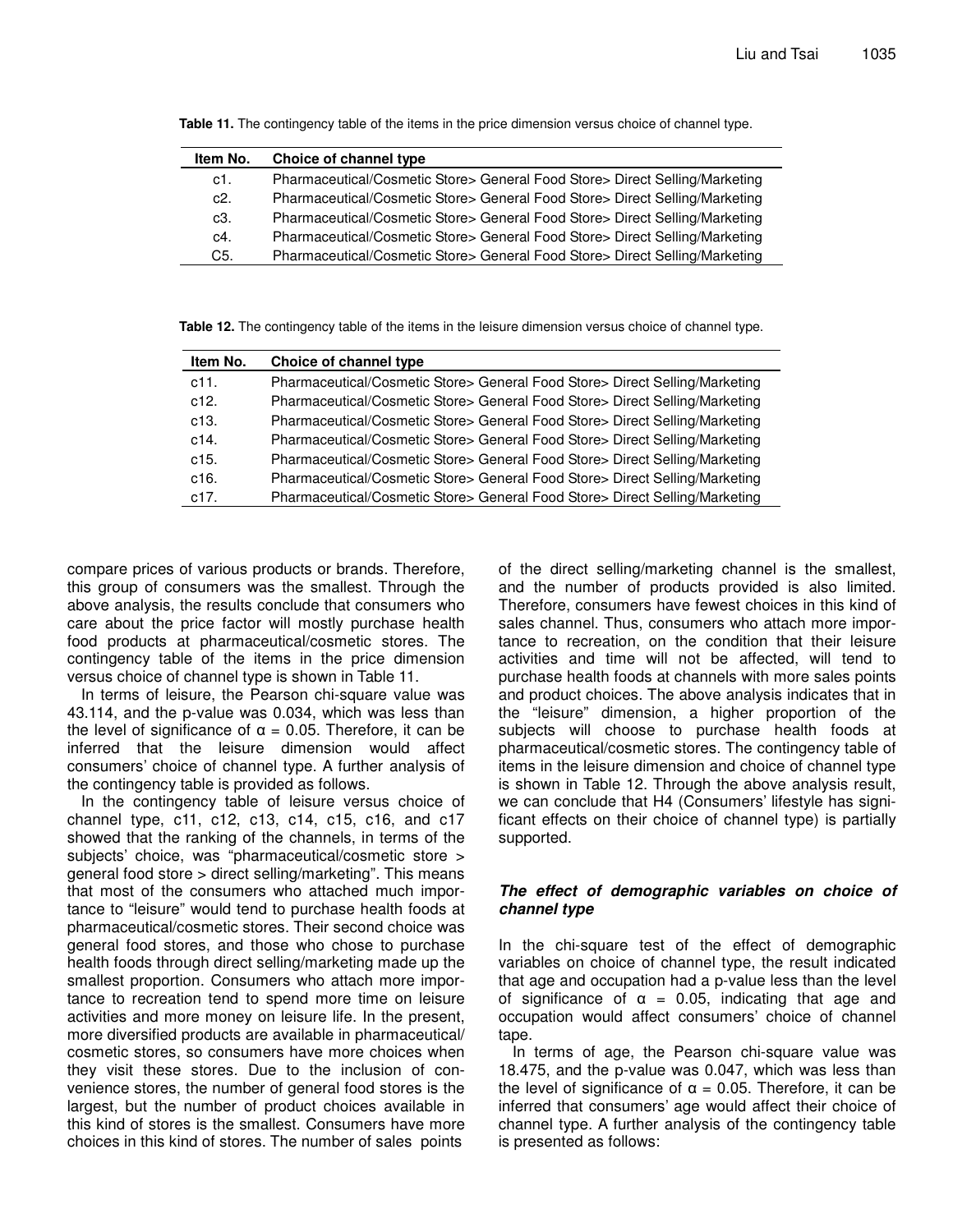| Table 13. The contingency table of age versus choice of channel type. |  |
|-----------------------------------------------------------------------|--|
|-----------------------------------------------------------------------|--|

|       |                |            | Choice of channel type               |                                         |                                        |                        |
|-------|----------------|------------|--------------------------------------|-----------------------------------------|----------------------------------------|------------------------|
|       |                |            | <b>General food store</b><br>$(\% )$ | Pharmaceutical/cosmetic<br>store $(\%)$ | <b>Direct</b><br>selling/marketing (%) | <b>Total</b><br>$(\%)$ |
|       | Below 20       | Individual | 9                                    | 14                                      | 3                                      | 26                     |
| Age   | (including 20) | % of total | (1.60)                               | (2.60)                                  | (0.50)                                 | (4.70)                 |
|       | $21 - 30$      | Individual | 54                                   | 145                                     | 29                                     | 228                    |
|       |                | % of total | (9.80)                               | (26.40)                                 | (5.30)                                 | (41.50)                |
|       | $31 - 40$      | Individual | 45                                   | 103                                     | 38                                     | 186                    |
|       |                | % of total | (8.20)                               | (18.80)                                 | (6.90)                                 | (33.90)                |
|       | $41 - 50$      | Individual | 18                                   | 45                                      | 22                                     | 85                     |
|       |                | % of total | (3.30)                               | (8.20)                                  | (4.00)                                 | (15.50)                |
|       | $51 - 60$      | Individual | 6                                    | 8                                       | 7                                      | 21                     |
|       |                | % of total | (1.10)                               | (1.40)                                  | (1.30)                                 | (3.80)                 |
|       | Above 61       | Individual | 2                                    | 1                                       | 0                                      | 3                      |
|       | (including 61) | % of total | (0.40)                               | (0.20)                                  | (0.00)                                 | (0.60)                 |
| Total |                | Individual | 134                                  | 316                                     | 99                                     | 549                    |
|       |                | % of total | (24.40)                              | (57.60)                                 | (18.00)                                | (100.00)               |

In the contingency table of "age" versus "choice of channel type", age is divided into six groups (below 20 (including 20), 21 - 30, 31 - 40, 41 - 50, 51 - 60, and above 61 (including 61)), and there are three choices of channel type (general food store, pharmaceutical/ cosmetic store, direct selling/marketing). Through a crossanalysis, we found that among the subjects in the age groups of below 20 (including 20), 21 - 30, and 31 - 40, those who choose to purchase health foods at "pharmaceutical/cosmetic stores" significantly outnumber those who chose to purchase health foods at "general food stores" or via "direct selling/marketing". Among the subjects in the age groups of 41 - 50 and 51 - 60, those who choose to purchase health foods at "pharmaceutical/cosmetic stores" significantly outnumber those who choose to purchase health foods via "direct selling/marketing" or at "general food stores". Among subjects aged over 61 (including 61), those who choose to purchase health foods at "general food stores" outnumber those who choose to purchase health foods at "pharmaceutical/cosmetic stores" and via "direct selling/marketing". The contingency table of age versus choice of channel type is shown in Table 13.

In terms of occupation, the Pearson chi-square value was 37.553, and the p-value was 0.000, which was less than the level of significance of  $\alpha = 0.05$ . Therefore, it can be inferred that consumers' occupation would affect their choice of channel type. A further analysis of the contingency table is presented as follows:

In the contingency table of "occupation" versus "choice of channel type", occupation is divided into seven groups (civil servant, agriculture/forestry/fishery/husbandry, manufacturing, service, specialist, student, and others), and there are three choices of channel type (general food store, pharmaceutical/cosmetic store, direct selling/ marketing). Through a cross-analysis, it can be found that among the subjects working as civil servants, students, and employees in other industries, those who choose "pharmaceutical/cosmetic stores" significantly outnumber those who choose "general food stores" or "direct selling/marketing". Among subjects working as specialists (dietitian, physician, and pharmacist), those who choose "general food stores" significantly outnumber those who choose "pharmaceutical/cosmetic store" or "direct selling/ marketing". Among those working in the service or agriculture/forestry/fishery/husbandry industries, those who choose "pharmaceutical/cosmetic store" significantly outnumber those who choose "direct selling/marketing" or "general food stores". The contingency table is shown in Table 14. From the above results, it can be concluded that H5 (Demographic variables significantly affect one's perception of choice of channel type) is partially supported.

## **The test result of research hypotheses**

The test result of the proposed hypotheses is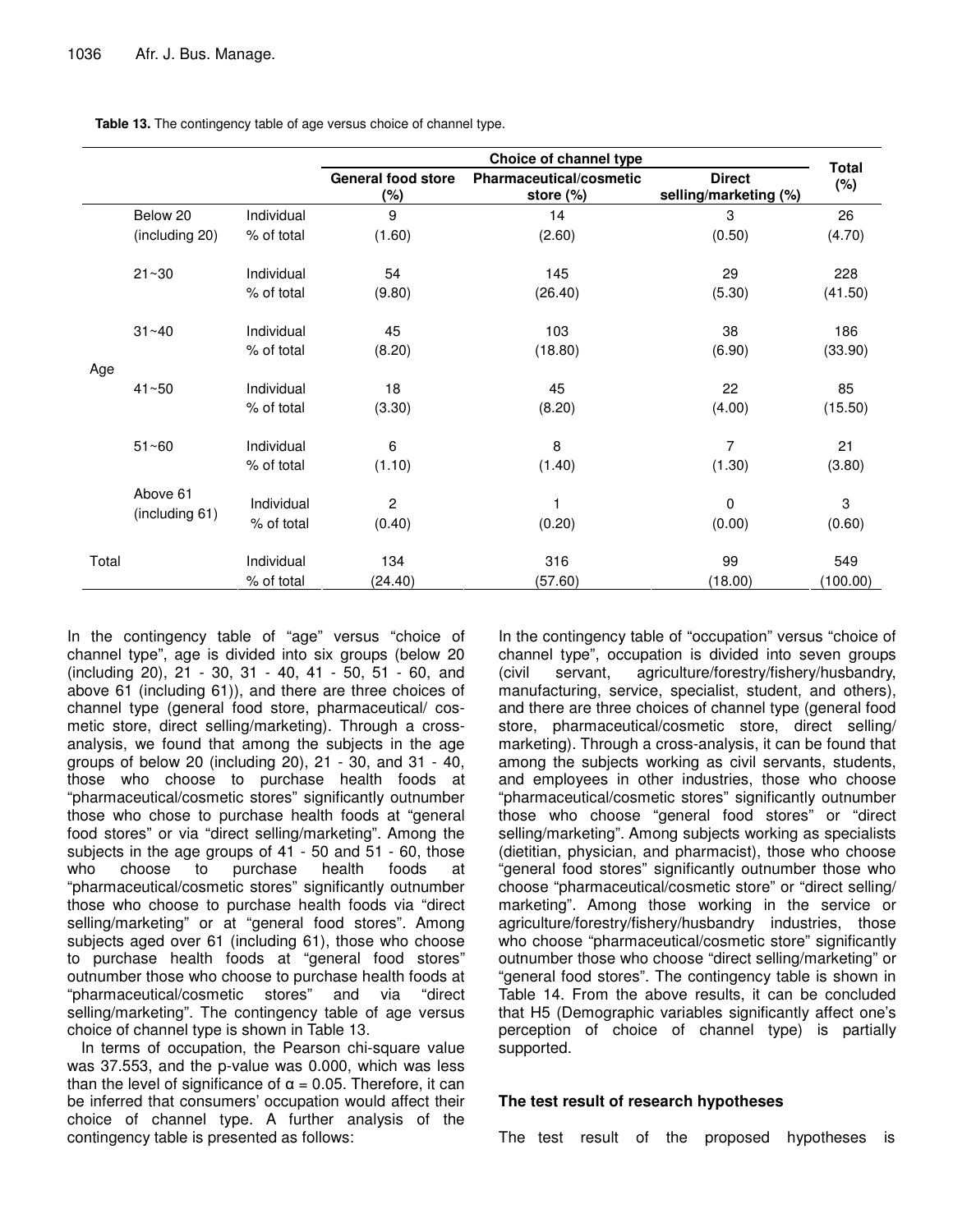**Table 14.** The contingency table of occupation versus choice of channel type.

|            |                                                      |                          | Choice of channel type           |                                          |                                           |                       |
|------------|------------------------------------------------------|--------------------------|----------------------------------|------------------------------------------|-------------------------------------------|-----------------------|
|            |                                                      |                          | <b>General food</b><br>store (%) | Pharmaceutical/<br>cosmetic store<br>(%) | <b>Direct</b><br>selling/marketing<br>(%) | Total (%)             |
|            | Civil servant                                        | Individual               | 10                               | 22                                       | 6                                         | 38                    |
|            |                                                      | % of total               | (1.8)                            | (4.00)                                   | (1.1)                                     | (6.9)                 |
|            | Agriculture/Forestry/Fishery/<br>Husbandry           | Individual<br>% of total | 0<br>0                           | 1<br>(0.2)                               | (0.2)                                     | $\mathbf{2}$<br>(0.4) |
|            | Manufacturing                                        | Individual               | 44                               | 99                                       | 16                                        | 159                   |
|            |                                                      | % of total               | (8.0)                            | (18.0)                                   | (2.9)                                     | (29.0)                |
| Occupation | Service                                              | Individual               | 48                               | 139                                      | 68                                        | 255                   |
|            |                                                      | % of total               | (8.7)                            | (25.3)                                   | (12.4)                                    | (46.4)                |
|            | Specialist (Dietitian, physician,<br>and pharmacist) | Individual<br>% of total | 8<br>(1.5)                       | $\overline{5}$<br>(0.9)                  | 0<br>(0)                                  | 13<br>(2.4)           |
|            | Student                                              | Individual               | 19                               | 39                                       | 6                                         | 64                    |
|            |                                                      | % of total               | (3.5)                            | (7.1)                                    | (1.1)                                     | (11.7)                |
|            | Others                                               | Individual               | 5                                | 11                                       | $\overline{c}$                            | 18                    |
|            |                                                      | % of total               | (0.9)                            | (2.0)                                    | (0.4)                                     | (3.3)                 |
| Total      |                                                      | Individual               | 134                              | 316                                      | 99                                        | 549                   |
|            |                                                      | % of total               | (24.4)                           | (57.6)                                   | (18.0)                                    | (100)                 |

**Table 15.** Results of research hypothesis tests.

| <b>Proposed hypotheses</b> | <b>Results</b>                                                                                              |                        |
|----------------------------|-------------------------------------------------------------------------------------------------------------|------------------------|
| H1                         | Retail service quality has a positive relationship with consumers' choice of channel type.                  | Supported              |
| H2                         | Retail service quality has significant effects on consumers' choice of channel type.                        | Partially<br>supported |
| H <sub>3</sub>             | Consumers' lifestyle has a positive relationship with their choice of channel type.                         | Not supported          |
| H4                         | Consumers' lifestyle has significant effects on their choice of channel type.                               | Partially<br>supported |
| H <sub>5</sub>             | Demographic variables cause significant differences in Consumers' perceptions of choice of channel<br>type. | Partially<br>supported |
| H <sub>6</sub>             | Demographic variables cause significant differences in Consumers' perceptions of retail service<br>quality. | Partially<br>supported |

summarized in Table 15.

# **CONCLUSIONS AND SUGGESTIONS**

#### *Conclusions*

In this study, the subjects were consumers of health food products. Based on the DTR model and AIO scale, a

questionnaire was designed to statistically explore the effects of retail service quality and lifestyle on choice of channel type and analyze the difference among consumers of different demographic variables in their perceptions of retail service quality and channel type. According to the research findings, conclusions and suggestions are proposed as a reference for health food suppliers and consumers. The major conclusions are shown as: (1) Better retail service quality leads to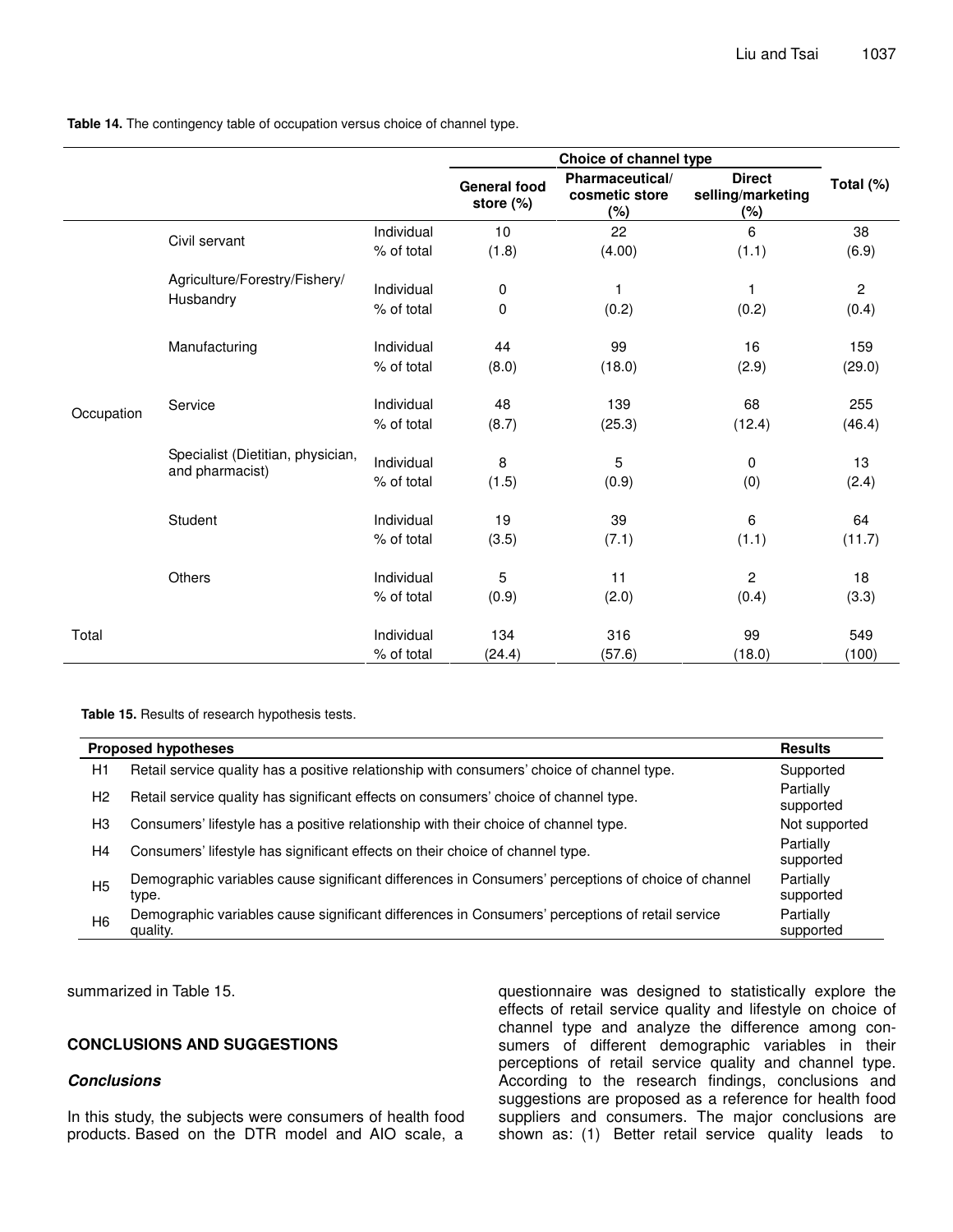pharmaceutical/cosmetic stores chosen by the consumers, or pharmaceutical/cosmetic stores are able to provide better service quality; (2) Most of the consumers who attached much importance to "personal interaction and problem solving", "price", and "leisure" would tend to purchase health foods at pharmaceutical/ cosmetic stores; (3) Consumers with age below 60 (including 60) and occupation except specialists(dietitian, physician, and pharmacist)would tend to purchase health foods at pharmaceutical/cosmetic stores; (4)Consumers who are female and married with no kid have the perception of higher satisfaction with retail service quality.

## **Suggestions**

Health food suppliers should pay more attention to factors affecting retail service quality and consumers' lifestyle. Besides, it is necessary for them to identify which demographic variables would affect their choice of channel type, so as to select an optimal channel to sell their products to their target consumers. Ultimately, their business performance can also be enhanced directly or indirectly. Five suggestions are proposed as: (1) Better service quality is provided by pharmaceutical/cosmetic stores; (2) Most consumers would tend to purchase health foods at pharmaceutical/cosmetic stores. Therefore, it is suggested that health food providers hire more professionals at sales points to provide onsite explanation and consulting service and sell their products at pharmaceutical/cosmetic stores where a dedicated customer service line is provided. Besides, health food suppliers sell their products at pharmaceutical/cosmetic stores that offer more price offers, product choices, and more shopping convenience; (3)Consumers would tend to purchase health foods at the specific stores due to various age and occupation. Therefore, through market segmentation, suppliers can provide health products at pharmaceutical/cosmetic stores according to the age below 60 (including 60) and occupation except specialists (dietitian, physician, and pharmacist) as their target consumers, to increase consumers' purchase intention and business performance; (4) Consumers who are female and married with no kid have the perception of better retail service quality. It is suggested that channel operators propose service quality improvement programs according to the variables including male, married with kid(s), and unmarried consumers because of their lower satisfaction with retail service quality. For instance, they can provide children's playing facilities or nursing rooms for consumers who are married with kid(s) to enhance customer satisfaction with retail service quality.

#### **REFERENCES**

Bitner MJ (1990). Evaluation service encounters: the effects of physical surroundings and employee responses. J. Mark., 54: 69-82. Chang CW (2001). An empirical study on consumer characteristics in

- different cosmetics channels. Master thesis. Institute of Management Science, Tamkang University.
- Cheng CH, Liu MC (2001). A preliminary research of vacation lifestyles and consumer behaviors—a case of Kenting's travelers. J. Tour. Stud., 7(2): 93-110.
- Cheng HW (1996). Definitions of health foods around the world. Medical News. Issue 2528.
- Chuang PT (2010). Incorporating disservice analysis to enhance perceived service quality. Indus. Manage. Dat. Sys. 110(3): 1-21.
- Chuang WH (1998). The research of the relationships among service quality, service value and customer satisfaction-department store as an example. Master thesis. Dept. of Business Administration, Soochow University.
- Dabholkar PA, Thorpe DI, Rentz JO (1996). A measure of service quality for retail stores: Scale development and validation. J. Acad. Mark. Sci. 24: 3-16.
- Guieford JP (1965). Fundamental statistics in psychology and education. 4th ed., McGram-Hill, New York.
- Hawkins DI, Best RJ, Coney KA (1992). Consumer behavior: implications for marketing strategy. 5th ed., Irwin, New York.
- Hsieh LF, Lin LH, Lin YY (2008). A service quality measurement architecture for Hot Spring hotels in Taiwan. Tour. Manage. 29: 429- 438.
- Huang SM (1999). Lifestyle, consumption attitude, and consumption behavior - a profile analysis of the generation cohort in Taiwan. Master thesis. Graduate School of Management, Yuan Ze University.
- Jinkook L (2002). A key to marketing financial services: the right mix of products, services, channels and customers. J. Serv. Mark., 16(3): 238-258.
- Kaiser HF (1974). An index of factorial simplicity. Psycho. 39: 31-36.
- Kotler P (1999). Principles of Marketing. 8th ed., Prentice-Hall, New Jersey.
- Kotler P (2000). Marketing Management. 10th ed., Prentice-Hall, New Jersey.
- Kotler P (2003). A framework for marketing management. Prentice-Hall, New Jersey.
- Lazer W (1963). Lifestyle concepts and marketing. Toward Scientific Marketing, American Marketing Association, pp. 140-151.
- Lin YA (2002). The research of exploring the museum service quality of the museum with visitor satisfaction - national natural science museum as an example. Master thesis. Dept. of Tourism Management, Nanhua University.
- Lin YC (2003). Review and prospect of the health food market. Food Market Information, pp. 13-21.
- Lu S, Hsu RS (2006). Current situations and prospects of health foods. Taiwan Food News Monthly*—*A Special Edition on 2006 Taipei International Food Fair.
- Nakhai B, Neves JS (2009). The challenges of six sigma in improving service quality. Int. J. Qual. Rel. Manage., 26(7): 663-684.
- Olshavsky RW (1985). Perceived quality in consumer decision making: an integrated theoretical perspective in perceived quality. Lexington Books, Lexington, MA.
- Parasuraman A, Zeithaml VA, Berry LL (1985). A conceptual model of service quality and its implication for future research. J. Mark., 49: 41- 50.
- Parasuraman A, Zeithaml VA, Berry LL (1988). SERVQUAL: a multiple item scale for measuring customer perceptions of service quality. J. Retail., 64: 12-40.
- Parasuraman A, Zeithaml VA, Berry LL (1996). The behavioral consequences of service quality. J. Mark. 60(2): 31- 46.
- Plummer JT (1974). The concept and application of lifestyle segmentation. J. Market., 38(1): 33-37.
- Tan DT, Chen CN, Lai MK (1999). Reliability and validity tests on ICP lifestyle scale, reorganization of factors, and comparison of tendencies. J. Chine. Manage. Rev., 2(7): 69-80.
- The website of Directorate General of Budget, Accounting and Statistics, Executive Yuan (2008), http://www.dgbas.gov.tw/. The website of Department of Health, Executive Yuan (2008), http://www.doh.gov.tw/.
- The website of Bureau of Food and Drug Analysis of Department of Health, Executive Yuan (2008), http://food.doh.gov.tw/.
- Wells W, Tigerts D (1971). Activities, interests and opinions. J. Advert.